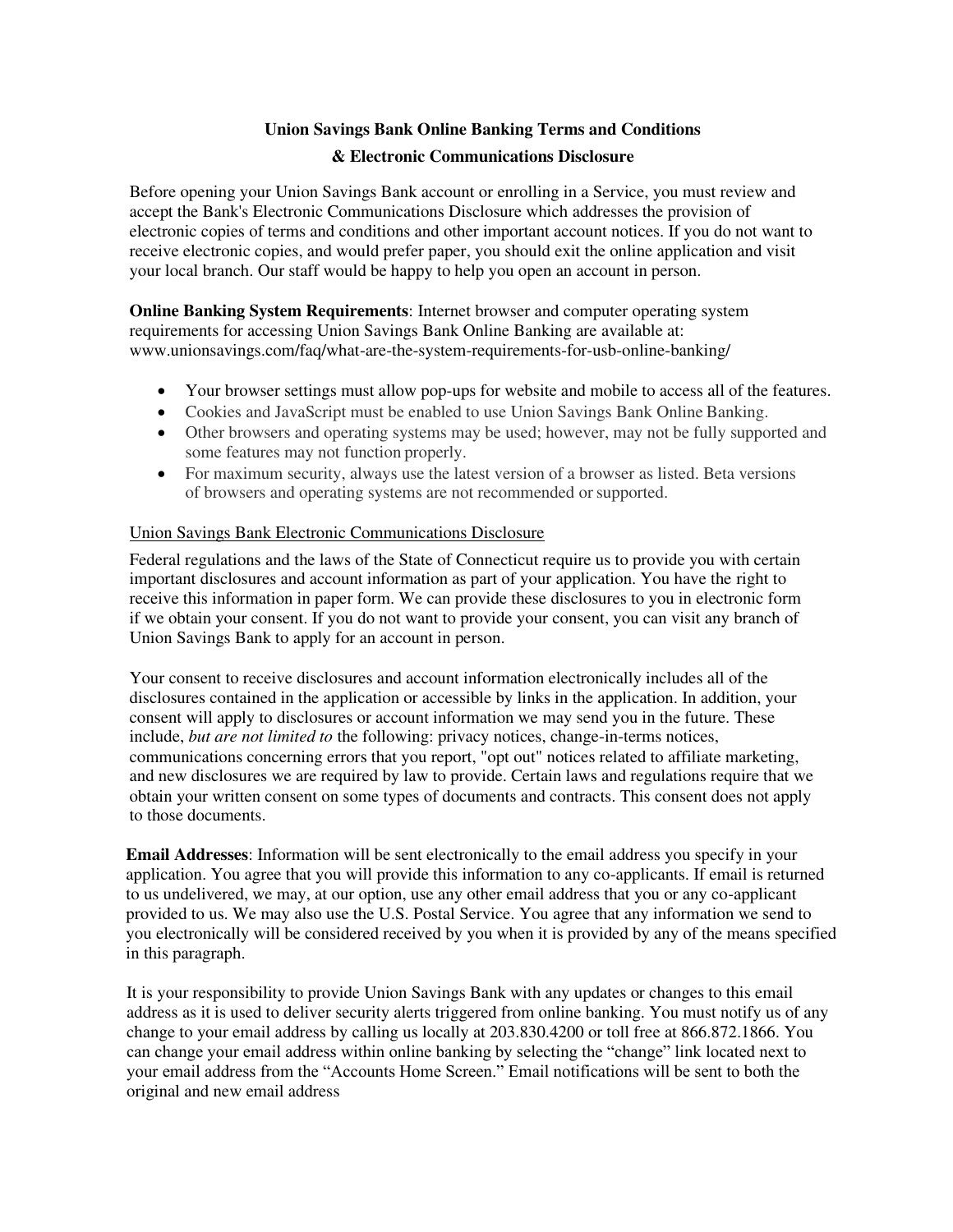**Give to Charity (GoodCoin) and Third Party Websites:** Union Savings Bank may at times establish links between one or more websites operated by third parties. By clicking the link, you will be taken to one of our partner third party websites and will no longer be subject to, or under the protection of, the privacy and security policies of Union Savings Bank's website. You should be aware that third party websites may have privacy policies that differ from our privacy policy; it is your responsibility to review privacy policies at the linked third party websites to determine whether those policies are acceptable to you.

**Copies:** You must print or save to your computer all of the disclosures provided to you with this application. If you require us to provide you with paper copies, contact us by calling 866.872.1866

**Withdrawal of Consent:** You may withdraw your consent to receive disclosures and account information electronically by calling us locally at 203.830.4200 or toll free at 866.872.1866. Instructions received from any co-applicant will apply to all co-applicants. Withdrawal will not apply to actions that are in process at the time your withdrawal of consent is received.

**Electronic Banking Services Agreement:** This Agreement and Disclosure provides information about Union Savings Bank consumer electronic banking services. This Agreement supersedes and replaces all prior versions and editions of the Agreement. By enrolling for the use of any Services described in this agreement, customer accepts and agrees to the terms and conditions of this Agreement as may be in effect from time to time.

This Agreement is also subject to applicable federal laws and the laws of the State of Connecticut. If any provision of this Agreement is found to be unenforceable according to its terms, all remaining provisions will continue in full force and effect. The headings in this Agreement are for convenience or reference only and will not govern the interpretation of the provisions. Any waiver (express or implied) by either party of any default or breach of this Agreement must be in writing and shall not constitute a waiver of any other or subsequent default or breach. You may not assign this Agreement. This Agreement is binding upon your heirs and the Bank's successors and assigns. Certain of the obligations of the parties pursuant to this Agreement that by their nature would continue beyond the termination, cancellation or expiration of this Agreement shall survive termination, cancellation or expiration of this Agreement.

**Change in Terms:** We may change any term of this Agreement at any time without notice. If the change would result in increased fees for any bank service, or increased liability for you, we agree to give you notice at least 30 days before the effective date of any such change, unless an immediate change is necessary to maintain the security of an account or our electronic fund transfer system. We will provide any required notice of the change in terms to you by e-mail or by postal mail. If advance notice of the change is not required, and disclosure does not jeopardize the security of the account or our electronic fund transfer system, we will notify you of the change in terms within 30 days after the change becomes effective. If there is more than one party to the account, notice to any one-account owner will be effective for all. We reserve the right to waive, reduce or reverse charges or fees in individual situations. You acknowledge and agree that the applicable deposit agreements and disclosures govern changes to fees applicable to specific accounts.

**Errors and Questions:** In case of errors or questions about your transactions, you should as soon as possible notify us via one of the following: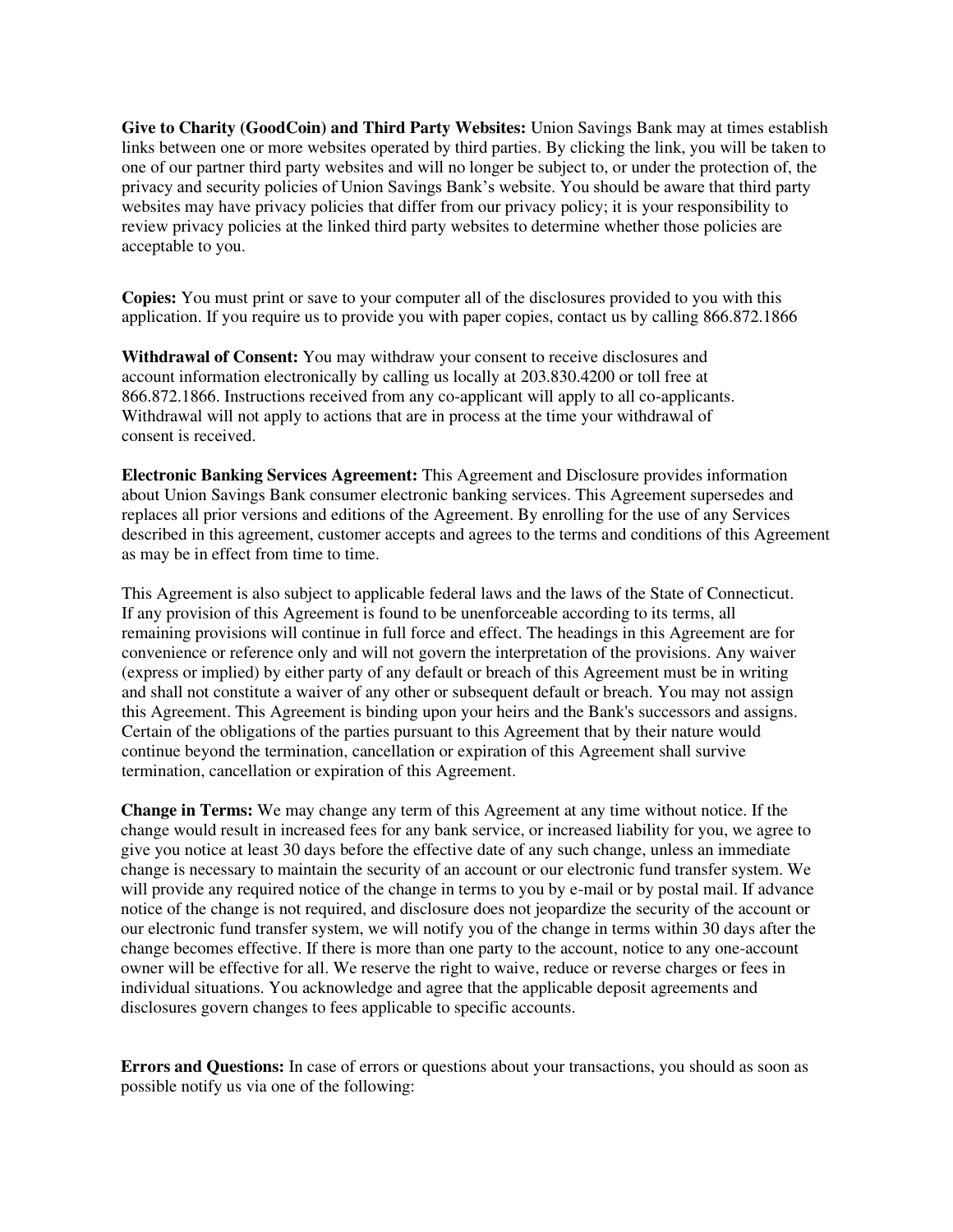Telephone us at 866.872.1866 during customer service hours; contact us by using the application's e-messaging feature; and/or write us at:

USBonline Customer Service Center P.O. Box 647 Danbury, CT 06813-0647

If you think your statement is incorrect or you need more information about a Service transaction listed on the statement, we must hear from you no later than sixty (60) days after the FIRST statement was sent to you on which the problem or error appears. You must:

1. Tell us your name and Service account number;

2. Describe the error or the transaction in question, and explain as clearly as possible why you believe it is an error or why you need more information; and,

3. Tell us the dollar amount of the suspected error.

If you tell us verbally, we may require that you send your complaint in writing within ten (10) Business Days after your verbal notification. We will tell you the results of our investigation within ten (10) Business Days after we hear from you, and will correct any error promptly. However, if we require more time to confirm the nature of your complaint or question, we reserve the right to take up to forty-five (45) days to complete our investigation. If we decide to do this, we will provisionally credit your Payment Account within ten (10) Business Days for the amount you think is in error. If we ask you to submit your complaint or question in writing and we do not receive it within ten (10) Business Days, we may not provisionally credit your Payment Account. If it is determined there was no error we will mail you a written explanation within three (3) Business Days after completion of our investigation. You may ask for copies of documents used in our investigation. The Service may revoke any provisional credit provided to you if we find an error did not occur.

**Definitions:** For the purposes of this document, "you" and "your" shall refer to each customer who uses services described in this agreement. "We," "us," or "our" shall refer to Union Savings Bank. "Business Day" means Monday through Friday, excluding bank and Federal holidays. "Processing Day" means every day except Sundays and Federal Holidays. "Consumer" means a natural person The "Electronic Banking Services" refer to the services available under this Agreement. "Electronic Fund Transfer" and "EFT" mean any electronic transfer of funds made under this Agreement. Use of any of the following services are subject to the terms and conditions of this Agreement: Union Savings Bank Online Banking, USB Bill Pay, People Pay, e-statements, and Mobile Banking Services. Use of these services are also subject to the terms and conditions of any other applicable Agreements with Union Savings Bank.

- I. Online Banking
- II. USB Bill Pay
- III. Mobile Banking
- IV. Zelle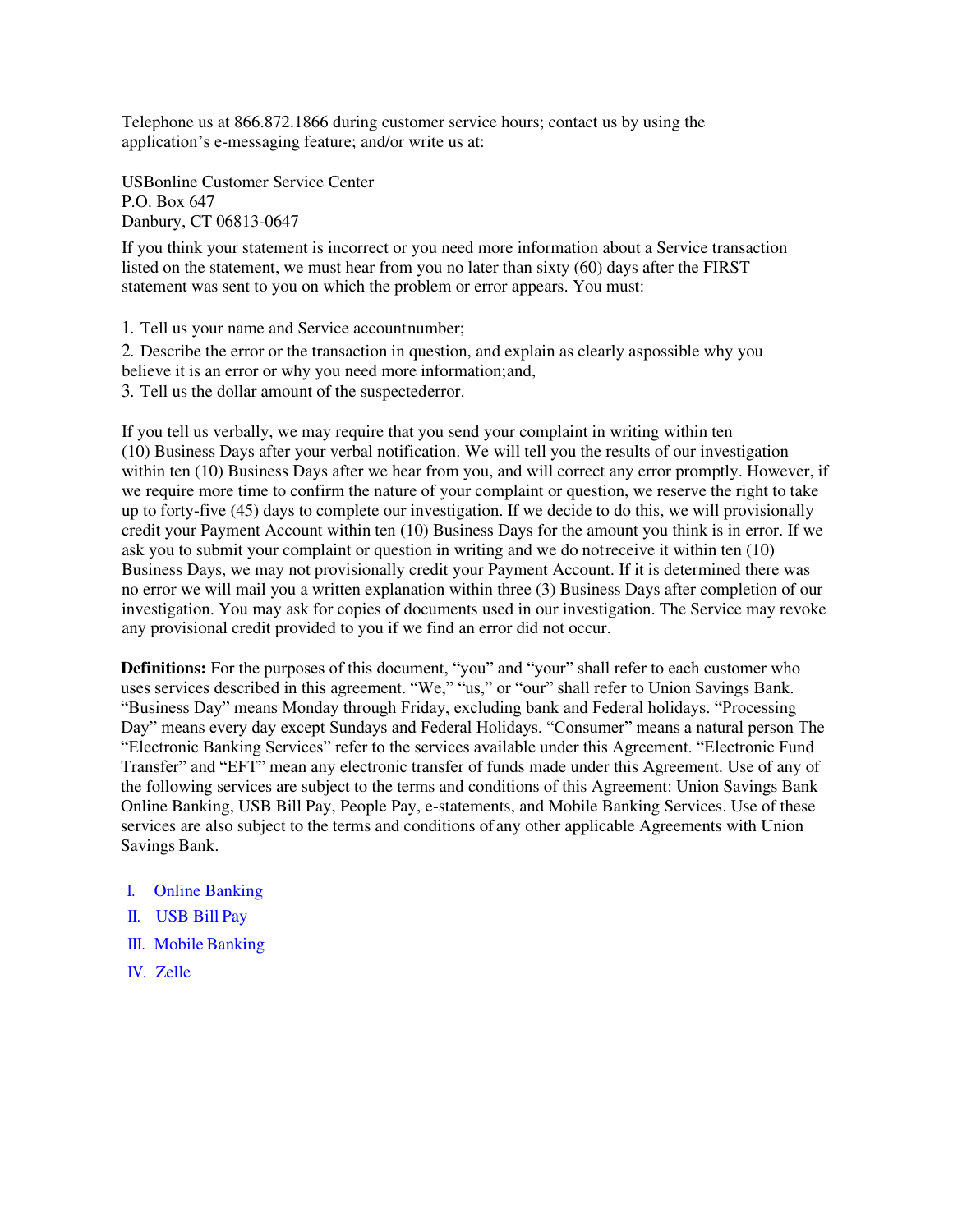# **I – Online Banking**

- **A. General Information about Online Banking:** You may use Online Banking virtually any time, day or night, 7 days a week; however, Online Banking may be temporarily unavailable due to Union Savings Bank's record updating, or technical difficulties. To utilize the services, you will need to enter your Online Banking Password and otherwise satisfy the system's security procedures. Electronic statements are accessible within online banking. If you are receiving electronic statements and discontinue the service you may be charged a \$3.00 paper statement fee.
- **B. Application Process:** To be eligible to use Union Savings Bank Online, you must complete an online application which can be found on our website and choose a User ID and Password. If your application is accepted, you will be able to access Online Banking pursuant to online instructions with regard to the use of Online Banking. Before you use Online Banking, you must read this Agreement and the online instructions. Your use of any of the Online Banking services means that you agree to the terms and conditions stated in the Agreement and the online instructions.
- **C. Security Procedures:** When you enroll in Online Banking, you understand that you will define a new permanent Password. The Online Banking User ID and Password are confidential and should NOT be disclosed to third parties. You are responsible for the safekeeping of your User ID and Password. You agree not to disclose or otherwise make your User ID and Password available to anyone.
- **D. Liability for Unauthorized Use:** You will notify us immediately if you believe that your User ID and/or Password has become known to an unauthorized person. Telephoning us AT ONCE in the number listed in the "Errors and Questions" section above is the best way of keeping your possible losses to a minimum. If you suggest that an unauthorized transfer or payment may have occurred, we may require you to sign an affidavit.

You could lose all the money in your deposit account(s) accessed through Online Banking (plus your maximum overdraft line of credit, if any) if you don't inform us that your Online Banking Password has become known to an unauthorized person. If you tell us within two business days after it is known to you, you can lose no more than \$50.00 if an unauthorized person used your Online Banking Password to access Online banking without your permission. If you do not tell us within two business days after you have learned that your Online Banking Password has become known to an unauthorized person and we can prove that we could have stopped someone from using your Online Banking Password without your permission if you had told us, you could be liable for as much as \$500.00.

Also, if your statement shows electronic funds transfers that you did not make, you will notify us immediately. We may require you to provide your complaint in the form of an affidavit. If you do not tell us within 60 days after the statement was mailed to you, you may not get back any money you lost after the 60 days if we can prove that we could have stopped someone from taking the money if you had told us in time. If a good reason (such as a long trip or a hospital stay) keeps you from telling us, we may extend the time periods.

# **E. Transfers:**

#### 1. **Transfer Authorization and Processing:**

a) The Service enables you to transfer funds: (i) between your Accounts that you maintain with us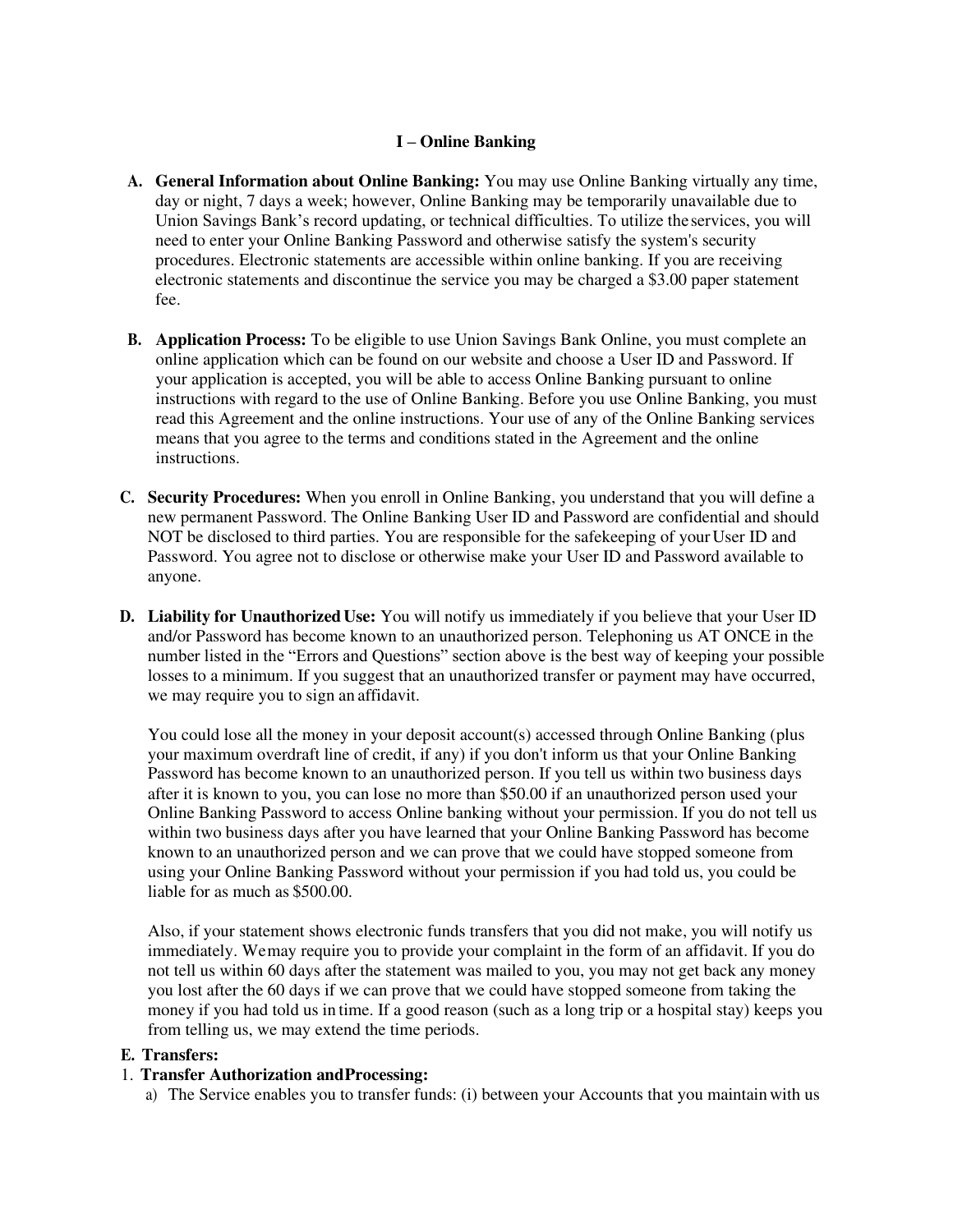(Internal Transfers; and (ii) between your Account(s) that you maintain with us on the one hand, and your Account(s) that are maintained by other financial institutions, on the other hand (External Transfers). You represent and warrant that you are an owner of the Transaction Account and the Recipient Account and that you have all necessary legal right, power and authority to transfer funds from the Transaction Account to the Recipient Account. Further, you represent and warrant that the Recipient Account is located in the United States.

b) When we receive a Transfer Instruction from you, you authorize us to debit your Transaction Account and remit funds on your behalf to the Recipient Account designated by you and to debit one of your Accounts as described below in Section 7 (Service Fees and Additional Charges). You also authorize us to reverse a transfer from your Recipient Account if the debit is returned from the Transaction Account for any reason, including but not limited to nonsufficient funds.

c) We will use reasonable efforts to make all your transfers properly. However, we shall incur no liability if we are unable to complete any transfers initiated by you because of the existence of any one or more of the following circumstances:

- i. If, through no fault of ours, the Transaction Account does not contain sufficient funds to complete the transfer or the transfer would exceed the credit limit of your overdraft account;
- ii. The Service is not working properly and you know or have been advised by us about the malfunction before you execute the transaction;
- iii. The transfer is refused as described in section 4 below;
- iv. You as a Sender have not provided us with the correct information, including but not limited to the correct Transaction Account or Recipient Account information; and/or,
- v. Circumstances beyond our control (such as, but not limited to, fire, flood, network or system down time, issues with the financial institution(s), or interference from an outside force) prevent the proper execution of the transfer and we have taken reasonable precautions to avoid those circumstances.
- vi. If a funds transfer completed online or though mobile banking between accounts at Union Savings Bank before 11:00pm (Eastern Time) on a processing day, that will be considered the day of your deposit. A funds transfer made after 11:00pm (Eastern Time) will be considered deposited on the next processing day.

2. Responsibility for Accuracy. It is your responsibility to ensure the accuracy of any information that you enter into the Service, and for informing us as soon as possible if you become aware that this information is inaccurate. You may not use a P.O. Box as a postal address. We will make a reasonable effort to stop or recover a transfer made to the wrong Recipient Account once informed, but we do not guarantee such recovery and will bear no responsibility or liability for damages resulting from incorrect information entered by you.

3. Transfer Methods, Amounts, and Timing. We may, at our sole discretion, impose limits on the amount of money you can transfer through our Service. We also reserve the right to select the method in which to transfer funds on your behalf, and the method to return funds to you in the event that the Recipient Account is closed or otherwise unavailable to us.

4. Transfer Cancellation Requests and Refused Transfers. You may cancel a transfer at any time until it begins processing (as shown in the Service). We will, to the extent permitted by law, make reasonable attempts to return any unclaimed, refused, refunded, prohibited, or denied transfer to your Transaction Account. If this is unsuccessful (for example, the Transaction Account has been closed) we will make reasonable attempts to mail you a paper check. If after ninety (90) days (or longer, depending on our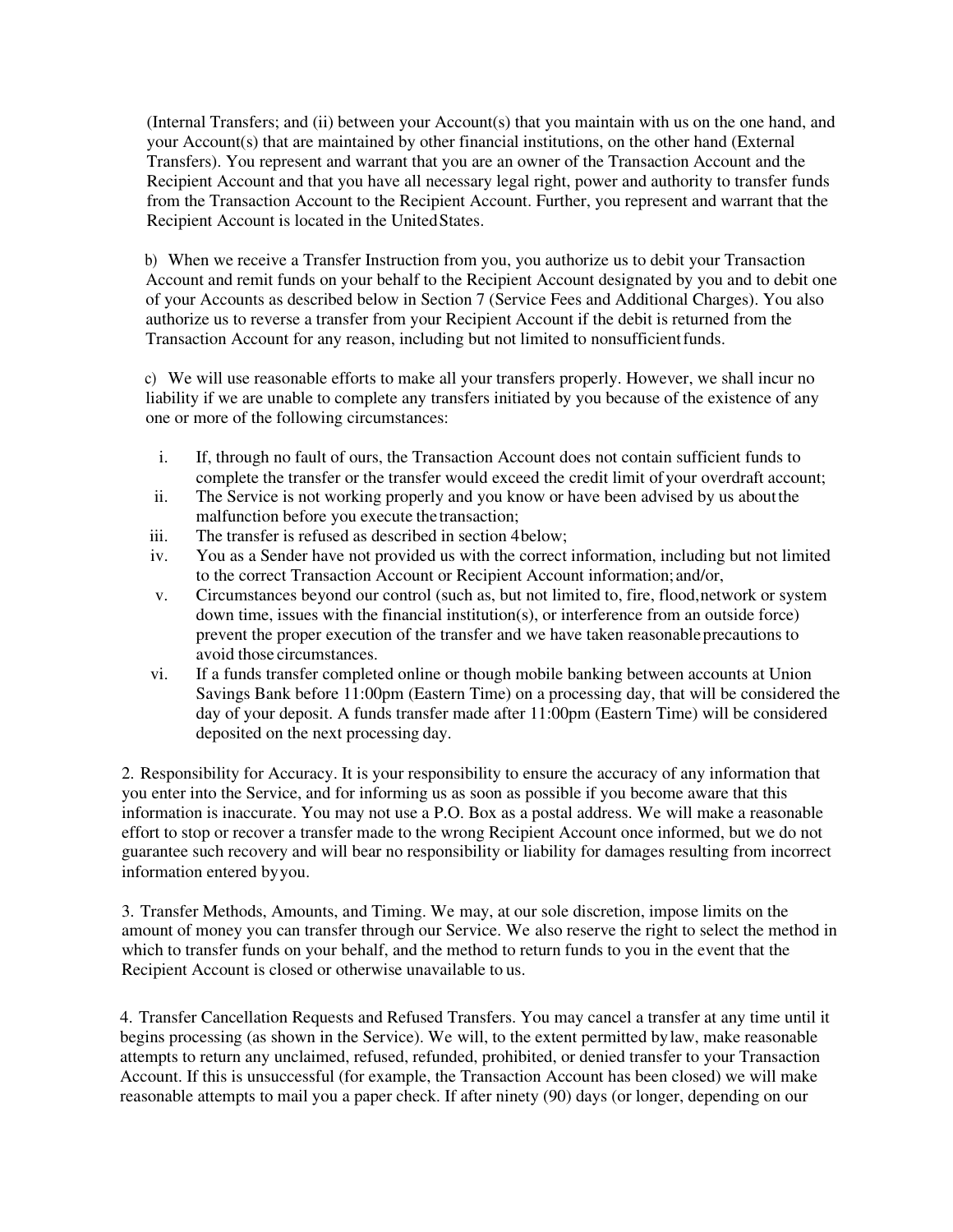then-current standard for unclaimed checks) that check has not been cashed, we will stop payment on it and transfer funds to an "unclaimed funds" account, and will subsequently handle the unclaimed funds as required or otherwise permitted by applicable law.

5. Stop Payment Requests. If you as a Sender desire to stop any transfer that has already been processed, you must contact the Customer Service Center at 866.872.1866. Although we will make a reasonable effort to accommodate your request, we will have no liability for failing to do so. We may also require you to present your request in writing within fourteen (14) days. The charge for each request will be the current charge for such service as set out in the applicable fee schedule.

6. Taxes. It is your responsibility to determine what, if any, taxes apply to transfers you make or receive, and it is your responsibility to collect, report and remit the correct tax to the appropriate tax authority. We are not responsible for determining whether taxes applyto your transfers, or for collecting, reporting or remitting any taxes arising from any transfer.

7. Service Fees and Additional Charges. Applicable fees will be disclosed in the user interface for the Service. Any applicable fees will be charged regardless of whether the Service was used, except for fees that are specifically use-based. There may be a charge for additional transactions and other optional services. You agree to pay such charges and authorize us to deduct the calculated amount from the applicable Account you hold with us, whether a Transaction Account or Recipient Account, for these amounts and any additional charges that may be incurred by you. If we hold both the Transaction Account and the Recipient Account, then you authorize us to deduct such amounts and charges from the Transaction Account. Any fees associated with your standard deposit accounts will continue to apply. You are responsible for any and all telephone access fees and/or Internet service fees that may be assessed by your telephone and/or Internet service provider.

8. Failed Or Returned Transfers. In using the Service, you are requesting us to make transfers for you from your Transaction Account. If we are unable to complete the transfer for any reason associated with your Transaction Account (for example, there are insufficient funds in your Transaction Account to cover the transaction), the transfer may not be completed. In some instances, you will receive a return notice from us. In each such case, you agree that:

- (i) You will reimburse us immediately upon demand the transfer amount that has been returned to us;
- (ii) We are authorized to report the facts concerning the return to any credit reporting agency.

9. Address or Banking Changes. It is your sole responsibility and you agree to ensure that the contact information in your user profile is current and accurate. This includes, but is not limited to, name, address, phone numbers and email addresses. Changes can be made either within the application or by contacting customer care for the Service. Any changes in your Transaction Account or Recipient Account should also be made in accordance with the procedures outlined within the Service's help files. All changes made are effective immediately. We are not responsible for any transfer processing errors or fees incurred if you do not provide accurate Transaction Account, Recipient Account, or contact information

10. Refused Transfers. We reserve the right to refuse any transfer to a Recipient Account. We will notify you promptly if we decide to refuse to transfer funds to a Recipient Account. This notification is not required if you attempt to make a prohibited transfer under this Agreement.

11. Returned Transfers. In using the Service, you understand transfers may be returned for various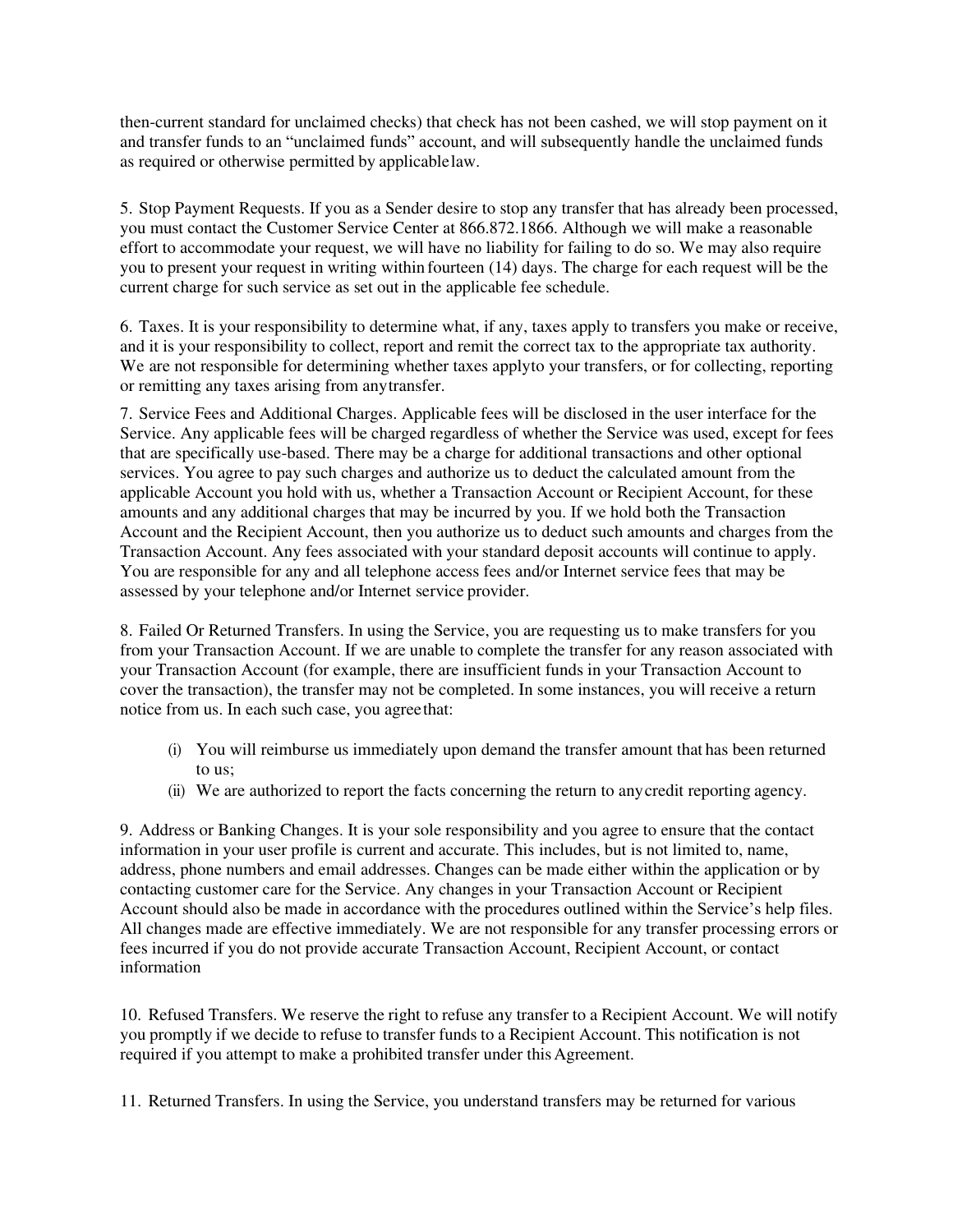reasons such as, but not limited to, Recipient Account number is not valid. We will use reasonable efforts to research and correct the transfer to the intended Recipient Account or void the transfer and credit your Transaction Account. You may receive notification from us.

12. Information Authorization. Your enrollment in the Service may not be fulfilled if we cannot verify your identity or other necessary information. Through your enrollment in the Service, you agree that we reserve the right to request a review of your credit rating at our own expense through an authorized bureau.

13. You accept the following additional terms and conditions when you use the External Transfer Service (ETS) feature of the Service to transfer funds between your account(s) with us and account(s) held at other financial institutions:

- a) You agree to use the ETS for legal purpose and not in violation of any laws, including but not limited to, laws and regulation designed to prevent Money Laundering or the transfer of funds to or from persons or organizations whose accounts are blocked under the regulation of the US Treasury Department.
- b) You may choose to add any of the bank accounts ("ET Accounts") which you would like to use with ETS. All ET Accounts must be with financial institutions in the United States. Not all types of accounts – for example, retirement accounts -- are available for External Transfer Service. You must check with your financial institution to verify its ability to participate in electronic External Transfer Service.
- c) A maximum of three (3) external accounts can be linked for the purpose of initiating transfers through the Bank's online banking service at any one time. The following limits apply to ETS initiated through the Bank's consumer online banking service:
	- Single Transaction Limit: \$2,000
	- Daily Transaction Limit: \$10,000
- d) A bank account may be added or deleted by you at any time.
	- (i) To add an ET Account, you authorize ETS to access such ET Account as needed to provide this service.
	- (ii) Upon adding a bank account, you authorize ETS to make small deposits and/or withdrawals to the bank account to confirm your control of the account. The withdrawal(s) amount(s) will never be greater than the deposit(s) amount. You agree to verify online the amounts of such deposits and/or withdrawals. The bank account will be available – 'activated' for use with ETS service upon online verification of the amount of the deposits/withdrawals.
	- (iii) In your specific set-up there may be some ET Account authorization and activation with or without this deposit verification process.
	- (iv) Upon your request, ETS will make electronic transfers from above bank accounts via the Automated Clearing House (ACH) system in the amount you specify. You agree that such requests made with this service constitute your written authorization for such transfers.
	- (v) US Federal regulations require your bank to limit the number of transactions that you authorize using your savings or money market account. Transactions funded from your savings or money market accounts will count towards this limit. You should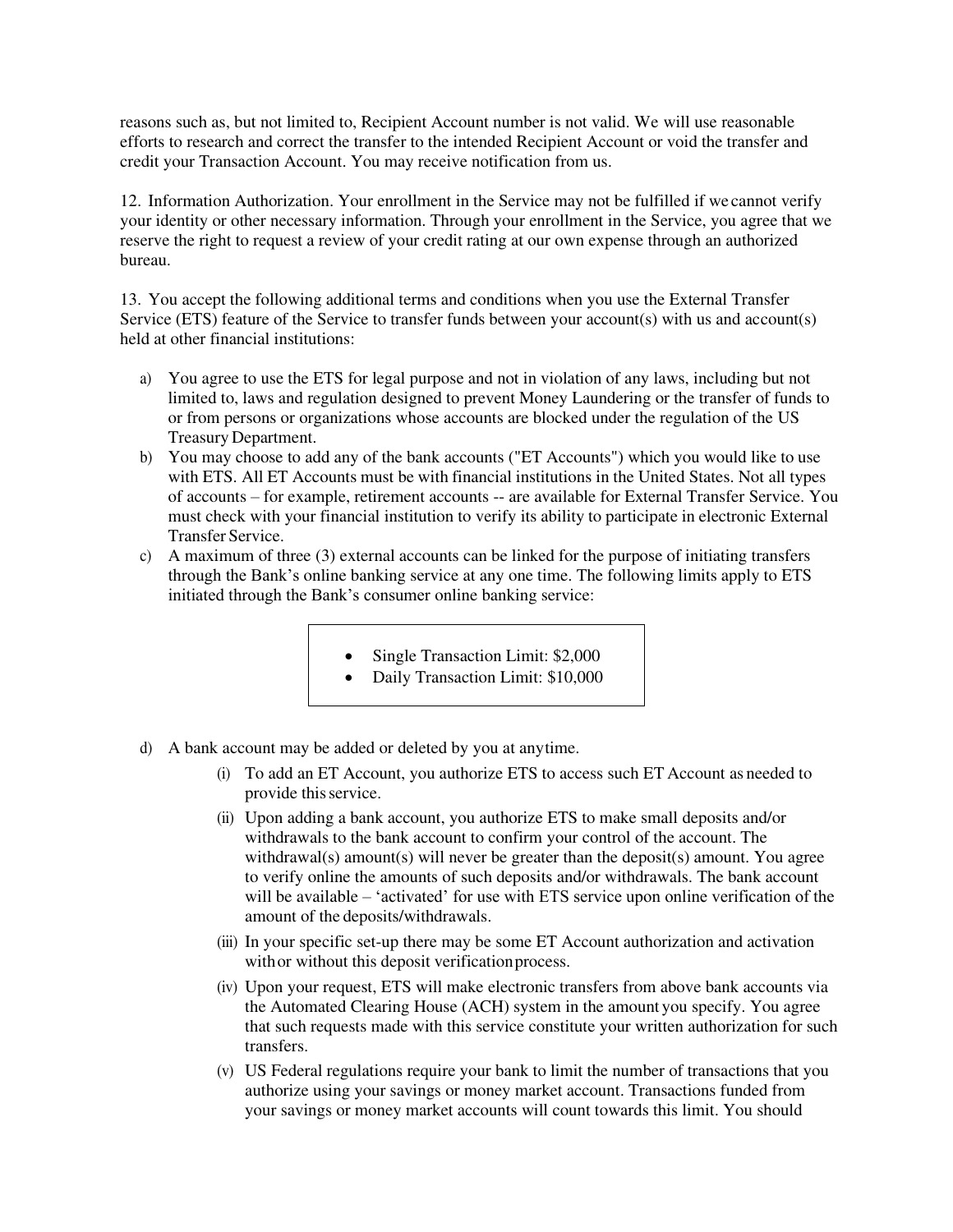check with your bank regarding their policy.

- (vi) The financial institution may not investigate discrepancies between account number and names on the account. You agree that we are not responsible to investigate such discrepancies and may execute the transaction with account number reference only.
- (vii) If any of your ET Accounts has a joint account holder, you represent and warrant that the joint account holder has consented for you to represent both and use the account with this ETS. If you do not give such consent, you should not use that account and we will terminate your use of ETS if we are notified of such situation.
	- 1) You represent and warrant that you are owner of and have the right to access, use, and authorize us to use these ET Accounts for information and funds transfer purpose as defined in this Agreement.
	- 2) You represent and warrant that the information you provided here is true, accurate and complete and you have the legal rights to share this with us. You are granting us the legal power of attorney to access the ET Accounts and take whatever actions are necessary, including but not limited to, transfer of funds to provide the services under this Agreement.
	- 3) You may not be able to cancel a transaction once you 'submit' it. You also acknowledge that once the recipient picks up money, it is non- reversible and non- refundable.
	- 4) A history of your past transactions is kept online. ETS does not provide any paper statement or confirmation. All the communication with you is through the online service.
	- 5) The current balance information, if available within the service, may not be accurate due to many factors such as timing or posting difference or errors. Contact your financial institution to get most up-to-date available balance information.
	- 6) Business days are Monday through Friday, excluding federal holidays. If you close any of your ET Accounts, you are responsible for removing it from this service to avoid any transaction failure and charges related to a failed transaction. You may be charged additional fees for failed transactions.
	- 7) No International transactions are supported with this service.
	- 8) We are not responsible for money sent to unintended recipients because you provided or selected incorrect information.
	- 9) All transactions will flow through your ET Accounts established with the system, and all funds in those accounts are considered available for use in the transaction service. There may be limits on transaction amount imposed by the service or financial institution.
	- 10) Typical time to Send / Receive money using the ACH network is 3 to 5 days; however, your specific transaction time may vary from this, and we do not guarantee any specific turnaround time for the ETS. You should check your accounts to see debiting or crediting of the amounts to confirm the status of funds.
	- 11) There may be limitations related to each transaction, such as total amount, number of transactions allowed, or total transaction amounts. They are typically defined by your financial institution and are displayed within the service overview.
	- 12) You agree you may have to pay transaction fees associated with this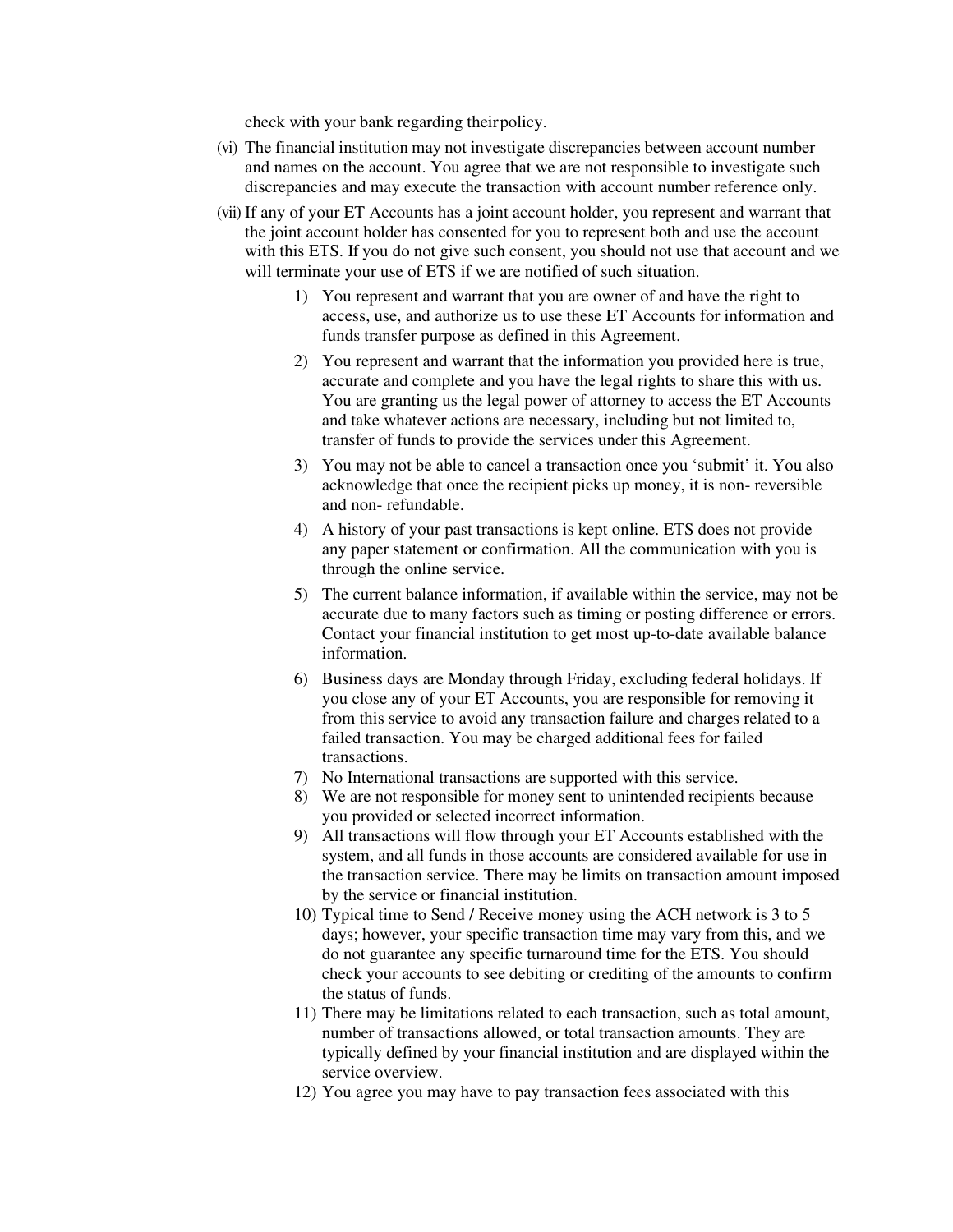service. Such fees are typically defined by your financial institution and are displayed with the service overview. Fees associated with each transfer are non-refundable. We may process a transaction against your account without notice to you. Any failed transaction due to insufficient funds or rejection or reversal of transaction by your ET Accounts institution may be subject to a charge.

- 13) You further agree that we shall not be liable for any losses, costs, fees, or damages of any kind incurred by you as a result of your use of the External Transfer Service, our access to your accounts, our debiting or crediting your accounts, our inability to debit or credit your accounts or any inaccuracy, misinformation, charges or fees applied by the account-holding institution or third parties, or any limitations related to funds transfer transactions. We have the right to terminate your use of the service, reject, reverse, or cancel any transactions you initiate, and/or restrict or condition your ability to transact at any time and for any reason, including but not limited to:
	- (ii) Insufficient funds in your account
	- (iii) Your sharing or disclosing your password with anyone
	- (iv) Suspicious activity
	- (v) Order of any law enforcement agency
	- (vi) Our inability to verify information you provided
	- (vii) Your providing us with false or inaccurate information
	- (viii)Hacking, tampering, or impacting the service functionality, availability or security
	- (ix) Using the service for unlawful purpose, or
	- (x) Failing to cooperate with any information request or to remit service fees that are due and owed to us.
- 14) If your account ever reflects an amount owed to us, you agree to pay such amount to us immediately upon demand. You also agree to pay for all collection costs including reasonable attorney's fees and costs. For funds transfer transactions, we debit one of ET Accounts and credit another of the ET Accounts. If the debit transaction fails and the credit transaction has been completed, you authorize us to collect from the ET Account to which the credit was sent. We reserve the right to resubmit a debit, or partial debit against any of your ET Accounts to recover any deficiency resulting from the original amount plus any fees imposed.
- 15) You understand that these terms and conditions of use of ETS are additive to overall Service terms and conditions.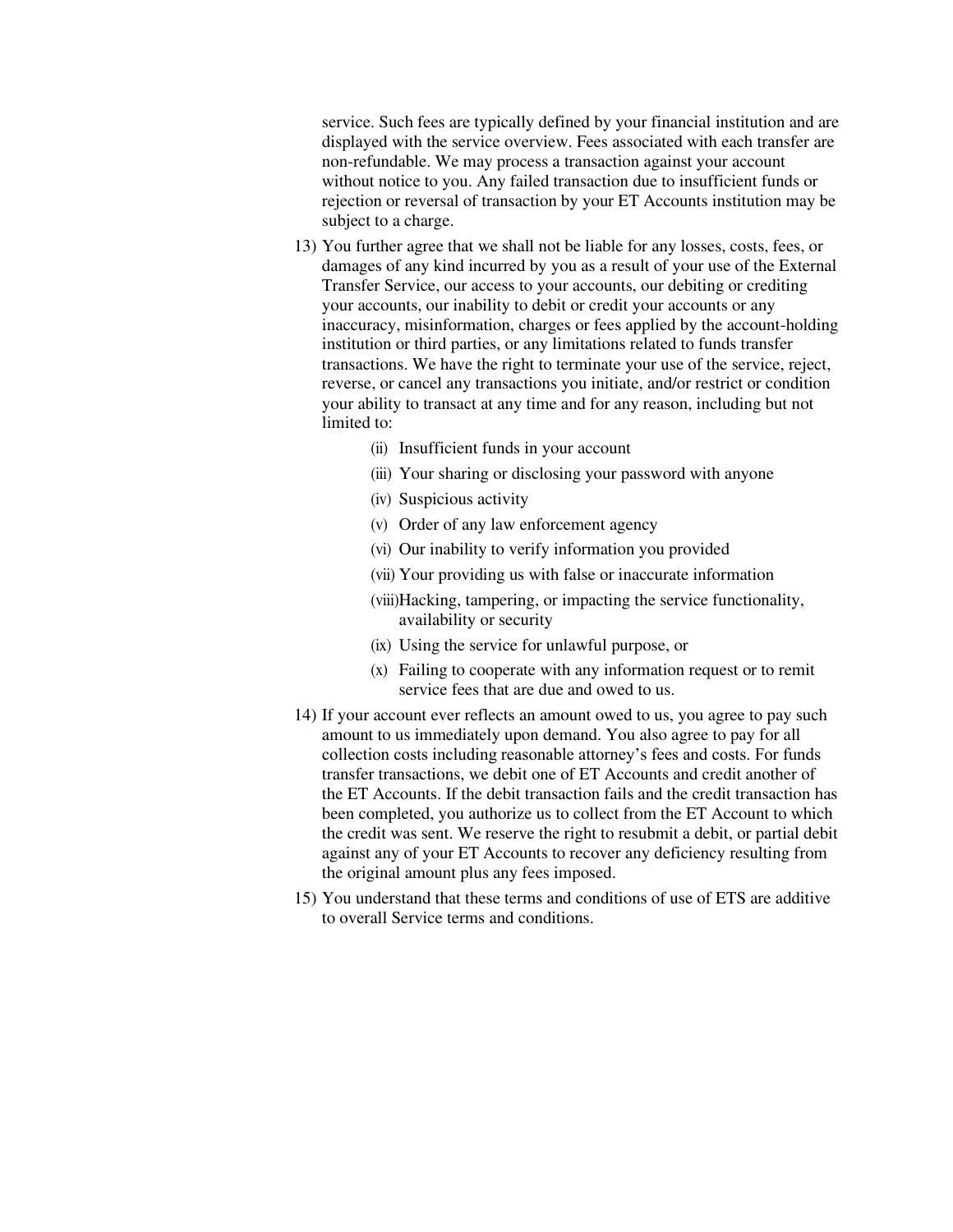# **II – Bill Pay**

# TERMS AND CONDITIONS OF THE BILL PAYMENT SERVICE

### **A. Service Definitions:**

**"Service"** means the bill payment service offered by Union Savings bank.

**"Agreement"** means these terms and conditions of the bill payment service.

**"Biller"** is the person or entity to which you wish a bill payment to be directed or is the person or entity from which you receive electronic bills, as the case may be.

**"Payee"** is recipient of the payment.

**"Payment Instruction"** is the information provided by you to the Service for a bill payment to be made to the Biller (such as, but not limited to, Biller name, Biller account number, and Scheduled Payment Date).

**"Payment Account"** is the checking account from which bill payments will be debited.

**"Billing Account"** is the checking account from which all Service fees will be automatically debited.

**"Business Day"** is every Monday through Friday, excluding Federal Reserve holidays.

**"Scheduled Payment Date"** is the day you want your Biller to receive your bill payment and is also the day your Payment Account will be debited, unless the Scheduled Payment Date falls on a non-Business Day, in which case it will be considered to be the previous Business Day.

**"Scheduled Payment"** is a payment that has been scheduled through the Service but has not begun processing.

**"Due Date"** is the date reflected on your Biller statement for which the payment is due; it is not the late date or grace period.

**"Send on Date"** is the date you select when scheduling your payment in Online Banking. It is displayed within the calendar widget when scheduling a bill payment. The funds to cover this payment must be in your account to process. For paper check payments, The Send On date is when Union Savings Bank will check to see if the funds are in your account at approximately 9:00 p.m. EST.

**"Deliver by Date"** is the date you select that you would like your payment to be received by and is displayed within the calendar widget when scheduling a bill payment. The processing time for electronic payments is approximately 3 business days to arrive to the person/vendor you are paying. The processing for paper check payments time is approximately 5 business days to arrive to the person/vendor you are paying. These checks are sent as if they were from you and funds will be withdrawn from your account when the payee cashes your check

**B. Payment Scheduling:** The earliest possible Scheduled Payment Date for each Biller (typically four (4) or fewer Business Days from the current date) will be designated within the application when you are scheduling the payment. Therefore, you will not be permitted to select a Scheduled Payment Date less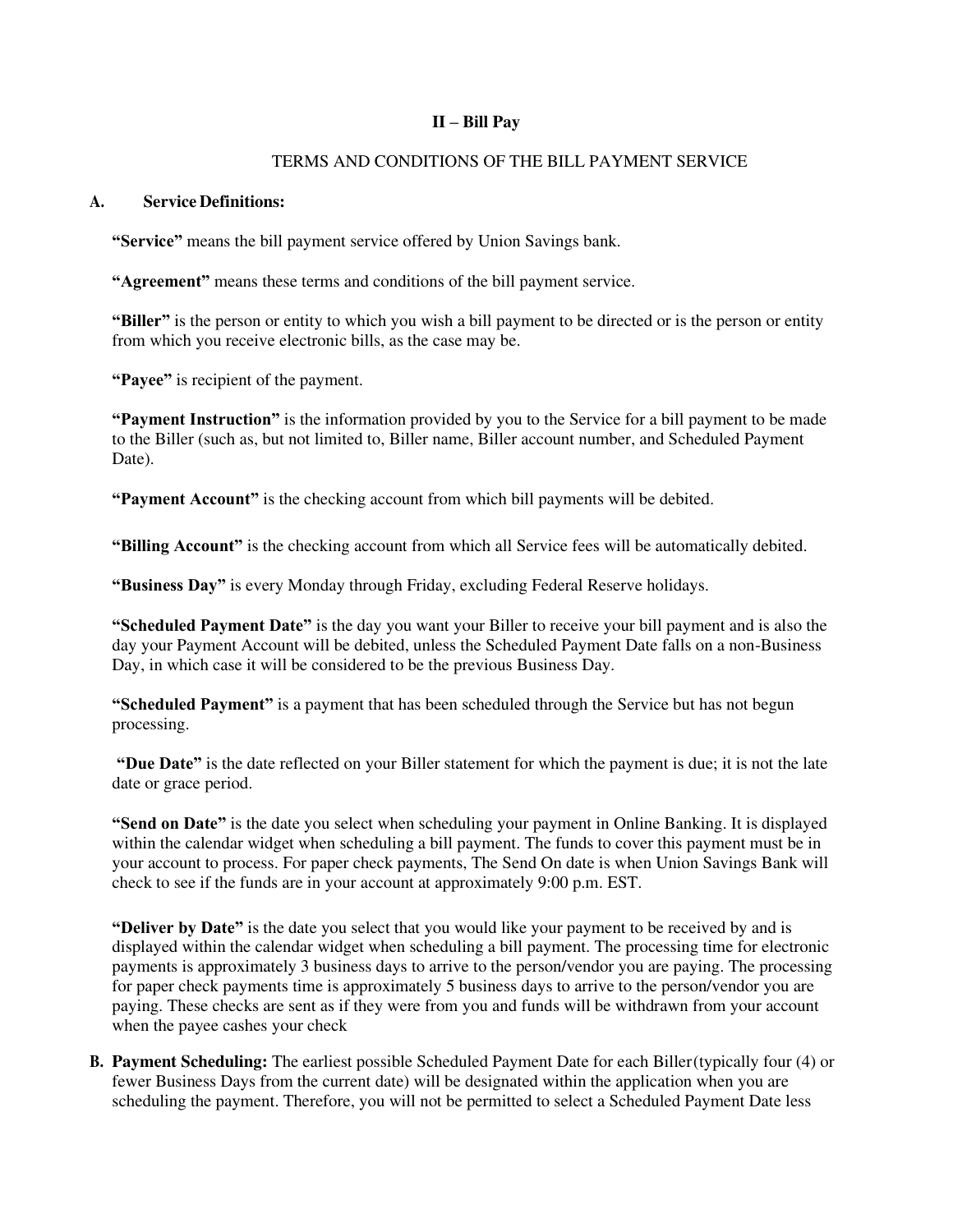than the earliest possible Scheduled Payment Date designated for each Biller. When scheduling payments, you must select a Scheduled Payment Date that is no later than the actual Due Date reflected on your Biller statement, unless the Due Date falls on a non- Business Day. If the actual Due Date falls on a non-Business Day, you must select a Scheduled Payment Date that is at least one (1) Business Day before the actual Due Date. Scheduled Payment Dates must be prior to any late date or grace period.

- **C. The Service Guarantee:** Due to circumstances beyond the control of the Service, particularly delays in handling and posting payments by Billers or financial institutions, some transactions may take longer to be credited to your account. The Service will bear responsibility for any late payment related charges up to \$50.00 should a payment post after its Due Date, as long as the payment was scheduled in accordance with the guidelines described under "Payment Scheduling" in this Agreement.
- **D. Payment Authorization and Payment Remittance:** By providing the Service with names and account information of Billers to whom you wish to direct payments, you authorize the Service to follow the Payment Instructions that it receives through the payment system. In order to process payments more efficiently and effectively, the Service may edit or alter payment data or data formats in accordance with Biller directives.

When the Service receives a Payment Instruction, you authorize the Service to debit your Payment Account and remit funds on your behalf so that the funds arrive as close as reasonably possible to the Scheduled Payment Date designated by you. You also authorize the Service to credit your Payment Account for payments returned to the Service by the United States Postal Service or Biller, or payments remitted to you on behalf of another authorized user of the Service.

The Service will use its best efforts to make all your payments properly; however, the Service shall incur no liability, and any Service Guarantee shall be void if the Service is unable to complete any payments initiated by you because of the existence of any one or more of the following circumstances:

- If, through no fault of the Service, your Payment Account does not contain sufficient funds to complete the transaction;
- The payment processing center is not working properly and you know or have been advised by the Service about the malfunction before you execute the transaction;
- You have not provided the Service with the correct Payment Account information, or the correct name, address, phone number, or account information for the Biller; and/or,
- Circumstances beyond control of the Service (such as, but not limited to, fire, flood, or interference from an outside force) prevent the proper execution of the transaction, and the Service has taken reasonable precautions to avoid those circumstances.

Provided none of the foregoing exceptions are applicable, if the Service causes an incorrect amount of funds to be removed from your Payment Account or causes funds from your Payment Account to be directed to a Biller which does not comply with your Payment Instructions, the Service shall be responsible for returning the improperly transferred funds to your Payment Account and for directing to the proper Biller any previously misdirected transactions, and, if applicable, for any late payment related charges.

**E. Payment Methods:** The Service reserves the right to select the method in which to remit funds on your behalf to your Biller. These payment methods may include, but may not be limited to, an electronic payment, an electronic to check payment, or a laser draft payment (funds remitted to the Biller are deducted from your Payment Account when the laser draft is presented to Union Savings Bank ("USB") for payment).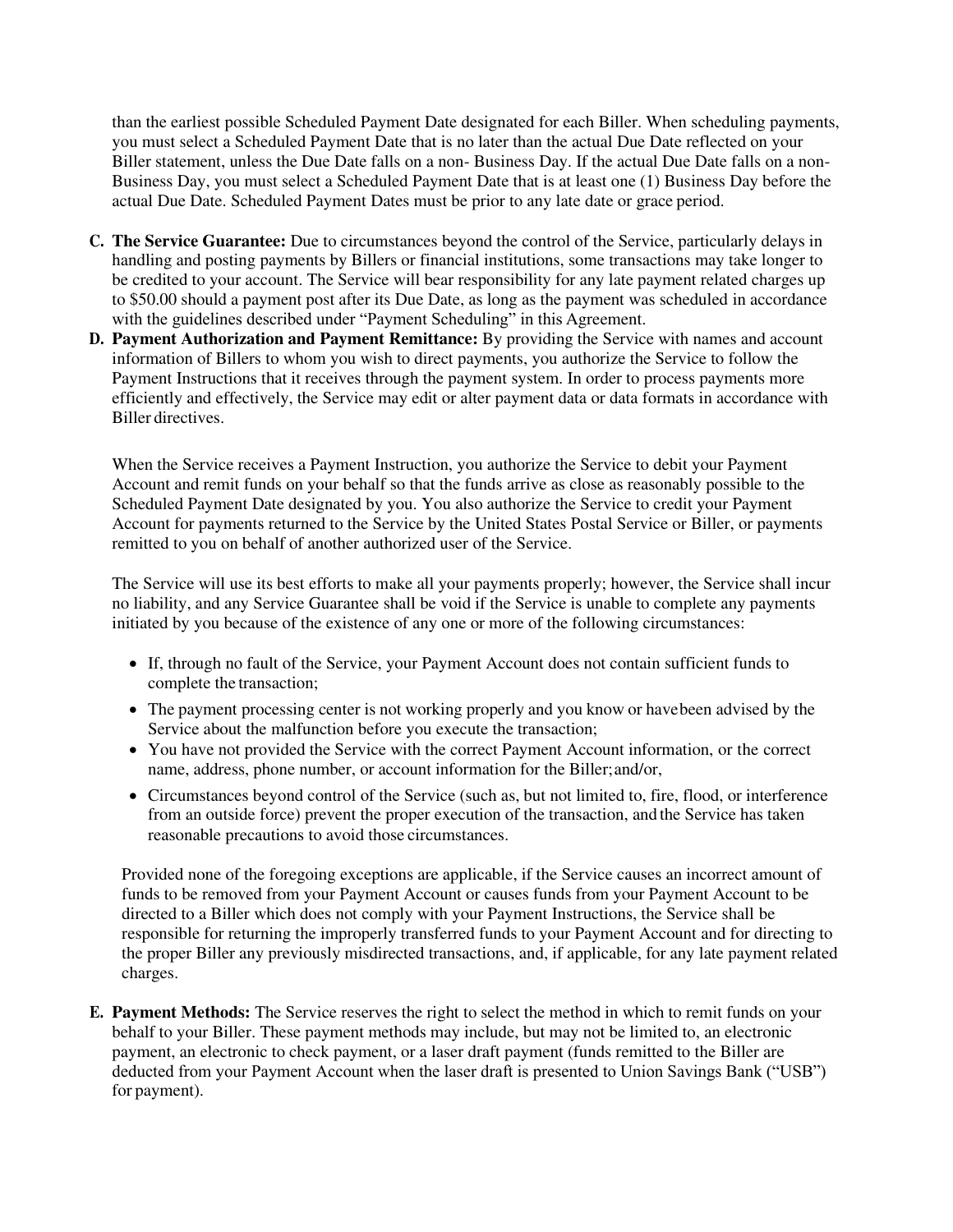- **F. Payment Cancellation Requests:** You may cancel or edit any Scheduled Payment (including recurring payments) by following the directions within the application. There is no charge for canceling or editing a Scheduled Payment. Once the Service has begun processing a payment, it cannot be cancelled or edited; therefore, a stop payment request must be submitted.
- **G. Stop Payment Requests:** The Service's ability to process a stop payment request will depend on the payment method and whether or not a check has cleared. The Service may also not have a reasonable opportunity to act on any stop payment request after a payment has been processed. If you desire to stop any payment that has already been processed, you must contact Customer Service. Although the Service will make every effort to accommodate your request, the Service will have no liability for failing to do so. The Service may also require you to present your request in writing within fourteen (14) days. The charge for each stop payment request will be the current charge for such service as set out in the fee schedule
- **H. Prohibited Payments:** Payments to Billers outside of the United States or its territories are prohibited through the Service.
- **I. Exception Payments:** Tax payments and court ordered payments may be scheduled through the Service; however, such payments are discouraged and must be scheduled at your own risk. In no event shall the Service be liable for any claims or damages resulting from your scheduling of these types of payments. The Service Guarantee as it applies to any late payment related charges is void when these types of payments are scheduled and/or processed by the Service. The Service has no obligation to research or resolve any claim resulting from an exception payment. All research and resolution for any misapplied, mis-posted, or misdirected payments will be the sole responsibility of you and not of the Service.
- **J. Bill Delivery and Presentment:** This feature is for the presentment of electronic bills only, and it is your sole responsibility to contact your Billers directly if you do not receive your statements. In addition, if you elect to activate one of the Service's electronic bill options, you also agree to the following:
	- Information provided to the Biller The Service is unable to update or change your personal information such as, but not limited to, name, address, phone numbers and e-mail addresses, with the electronic Biller. Any changes will need to be made by contacting the Biller directly. Additionally it is your responsibility to maintain all usernames and passwords for all electronic Biller sites. You also agree not to use someone else's information to gain unauthorized access to another person's bill. The Service may, at the request of the Biller, provide to the Biller your email address, service address, or other data specifically requested by the Biller at the time of activating the electronic bill for that Biller, for purposes of the Biller's informing you about Service and/or bill information.
	- Activation Upon activation of the electronic bill feature, the Service may notify the Biller of your request to receive electronic billing information. The presentment of your first electronic bill may vary from Biller to Biller and may take up to sixty (60) days, depending on the billing cycle of each Biller. Additionally, the ability to receive a paper copy of your statement(s) is at the sole discretion of the Biller. While your electronic bill feature is being activated, it is your responsibility to keep your accounts current. Each electronic Biller reserves the right to accept or deny your request to receive electronic bills.
	- Authorization to obtain bill data Your activation of the electronic bill feature for a Biller shall be deemed by us to be your authorization for us to obtain bill data from the Biller on your behalf. For some Billers, you will be asked to provide us with your user name and password for that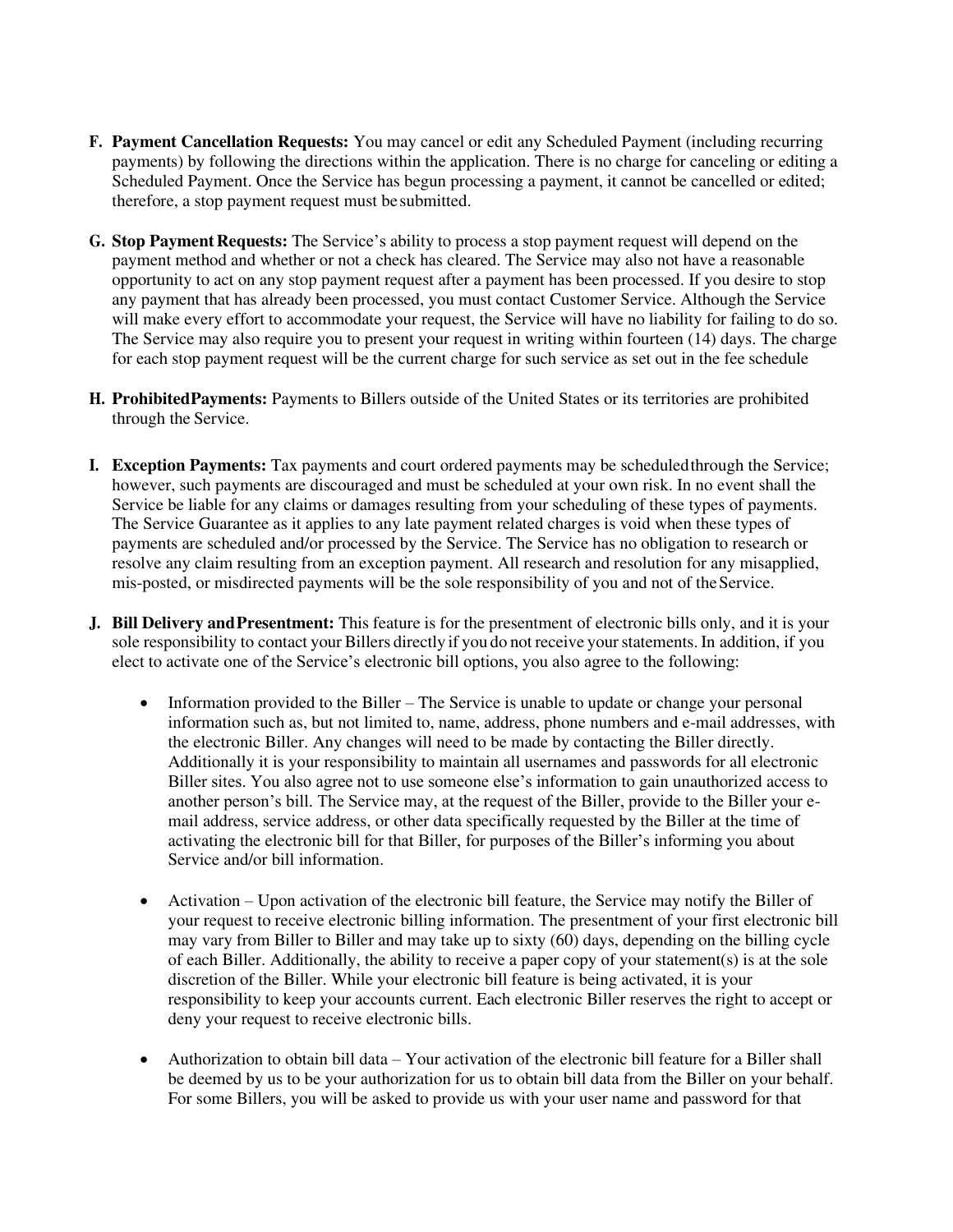Biller. By providing us with such information, you authorize us to use the information to obtain your bill data.

- Notification The Service will use its best efforts to present all of your electronic bills promptly. In addition to notification within the Service, the Service may send an e-mail notification to the e- mail address listed for your account. It is your sole responsibility to ensure that this information is accurate. In the event you do not receive notification, it is your responsibility to periodically log- on to the Service and check on the delivery of new electronic bills. The time for notification may vary from Biller to Biller. You are responsible for ensuring timely payment of all bills.
- Cancellation of electronic bill notification The electronic Biller reserves the right to cancel the presentment of electronic bills at any time. You may cancel electronic bill presentment at any time. The timeframe for cancellation of your electronic bill presentment may vary from Biller to Biller. It may take up to sixty (60) days, depending on the billing cycle of each Biller. The Service will notify your electronic Biller(s) as to the change in status of your account and it is your sole responsibility to make arrangements for an alternative form of bill delivery. The Service will not be responsible for presenting any electronic bills that are already in process at the time of cancellation.
- Non-Delivery of electronic bill(s) You agree to hold the Service harmless should the Biller fail to deliver your statement(s). You are responsible for ensuring timely payment of all bills. Copies of previously delivered bills must be requested from the Biller directly.
- Accuracy and dispute of electronic bill The Service is not responsible for the accuracy of your electronic bill(s). The Service is only responsible for presenting the information we receive from the Biller. Any discrepancies or disputes regarding the accuracy of your electronic bill summary or detail must be addressed with the Biller directly.

This Agreement does not alter your liability or obligations that currently exist between you and your Billers.

- **K. Exclusions of Warranties:** THE SERVICE AND RELATED DOCUMENTATION ARE PROVIDED "AS IS" WITHOUT WARRANTY OF ANY KIND, EITHER EXPRESSED OR IMPLIED, INCLUDING, BUT NOT LIMITED TO, THE IMPLIED WARRANTIES OF MERCHANTABILITY AND FITNESS FOR A PARTICULAR PURPOSE**.**
- **L. Password and Security:** You agree not to give or make available your password or other means to access your account to any unauthorized individuals. You are responsible for all payments you authorize using the Service. If you permit other persons to use the Service or your password or other means to access your account, you are responsible for any transactions they authorize. If you believe that your password or other means to access your account has been lost or stolen or that someone may attempt to use the Service without your consent or has transferred money without your permission, you must notify the Service at once by calling 866.872.1866 during customer service hours.
- **M. Your Liability for Unauthorized Transfers:** If you tell us within two (2) Business Days after you discover your password or other means to access your account has been lost or stolen, your liability is no more than \$50.00 should someone access your account without your permission. If you do not tell us within two (2) Business Days after you learn of such loss or theft, and we can prove that we could have prevented the unauthorized use of your password or other means to access your account if you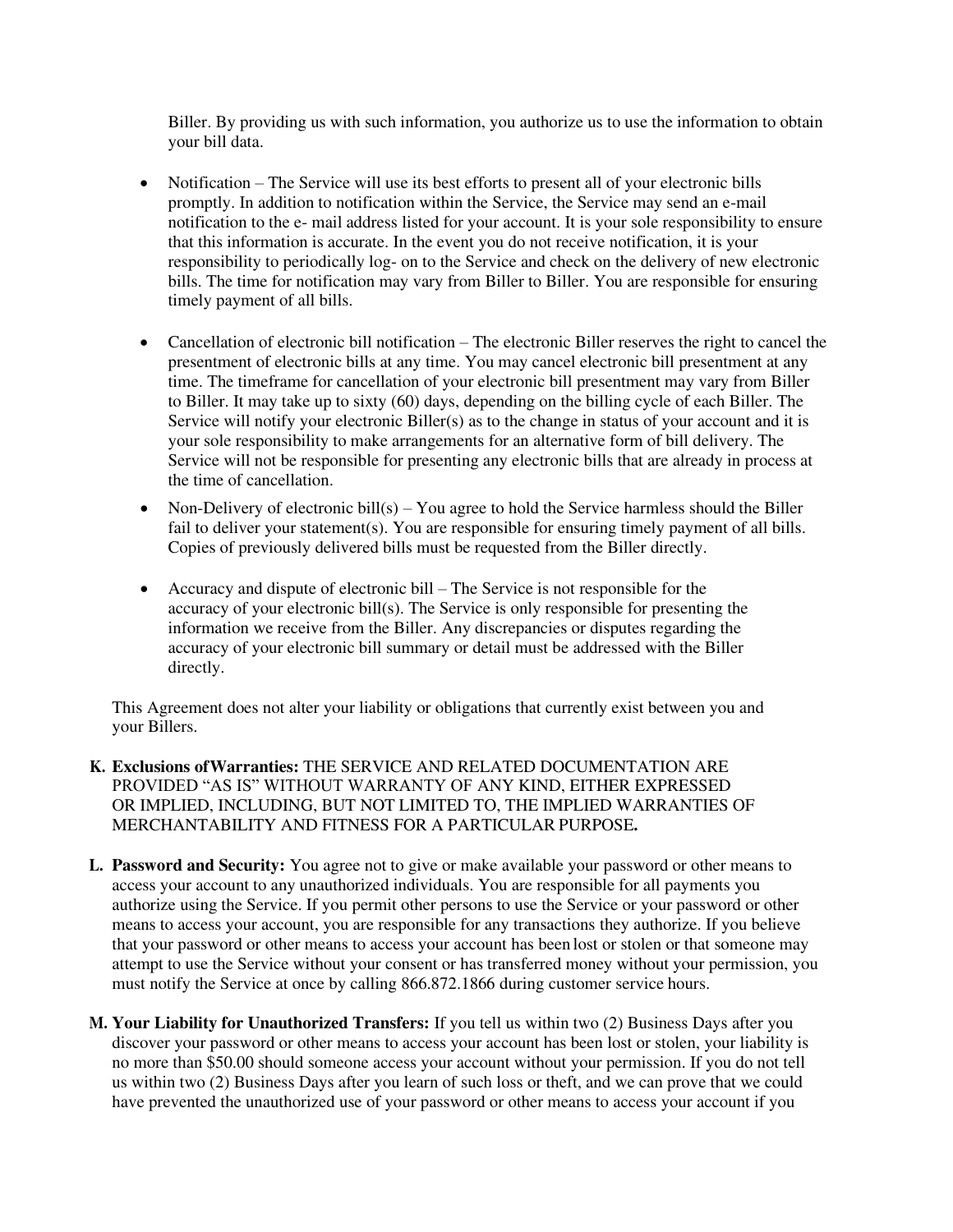had told us, you could be liable for as much as \$500.00. If your monthly USB statement contains transfers that you did not authorize, you must tell us at once. If you do not tell us within sixty (60) days after the statement was sent to you, you may lose any amount transferred without your authorization after the sixty (60) days if we can prove that we could have stopped someone from taking the money had you told us in time. If a good reason (such as a long trip or a hospital stay) prevented you from telling us, we may extend the period.

- **N. Disclosure of Account Information to Third Parties:** It is our general policy to treat your account information as confidential; however, we will disclose information to third parties about your account or the transactions you make ONLY in the following situations:
	- Where it is necessary for completing transactions;
	- Where it is necessary for activating additional services;
	- In order to verify the existence and condition of your account to a third party, such as a credit bureau or Biller;
	- To a consumer reporting agency for research purposes only;
	- In order to comply with a governmental agency or court orders; or,
	- If you give us your written permission.
- **O. Service Fees and Additional Charges:** Any applicable fees will be charged regardless of whether the Service was used during the billing cycle. There may be a charge for additional transactions and other optional services. You agree to pay such charges and authorize the Service to deduct the calculated amount from your designated Billing Account for these amounts and any additional charges that may be incurred by you. Any financial fees associated with your standard deposit accounts will continue to apply. You are responsible for any and all

telephone access fees and/or Internet service fees that may be assessed by your telephone and/or Internet service provider.

- **P. Failed or Returned Transactions:** In using the Service, you are requesting the Service to make payments for you from your Payment Account. If we are unable to complete the transaction for any reason associated with your Payment Account (for example, there are insufficient funds in your Payment Account to cover the transaction), the transaction will not be completed. In some instances, you will receive a return notice from the Service.
- **Q. Address or Banking Changes:** It is your sole responsibility to ensure that the contact information in your user profile is current and accurate. This includes, but is not limited to, name, address, phone numbers, and email addresses. Changes can be made either within the application or by contacting Customer Service. Any changes in your Payment Account should also be made in accordance with the procedures outlined within the application's Help files. All changes made are effective immediately for scheduled and future payments paid from the updated Payment Account information. The Service is not responsible for any payment processing errors or fees incurred if you do not provide accurate Payment Account or contact information.
- **R. Service Termination, Cancellation, or Suspensions:** In the event you wish to cancel the Service, you may have the ability to do so through the product, or you may contact customer service via one of the following:
	- Telephone us at (866) 719-ONLINE (719-6654) during customer service hours; and/or Write us at: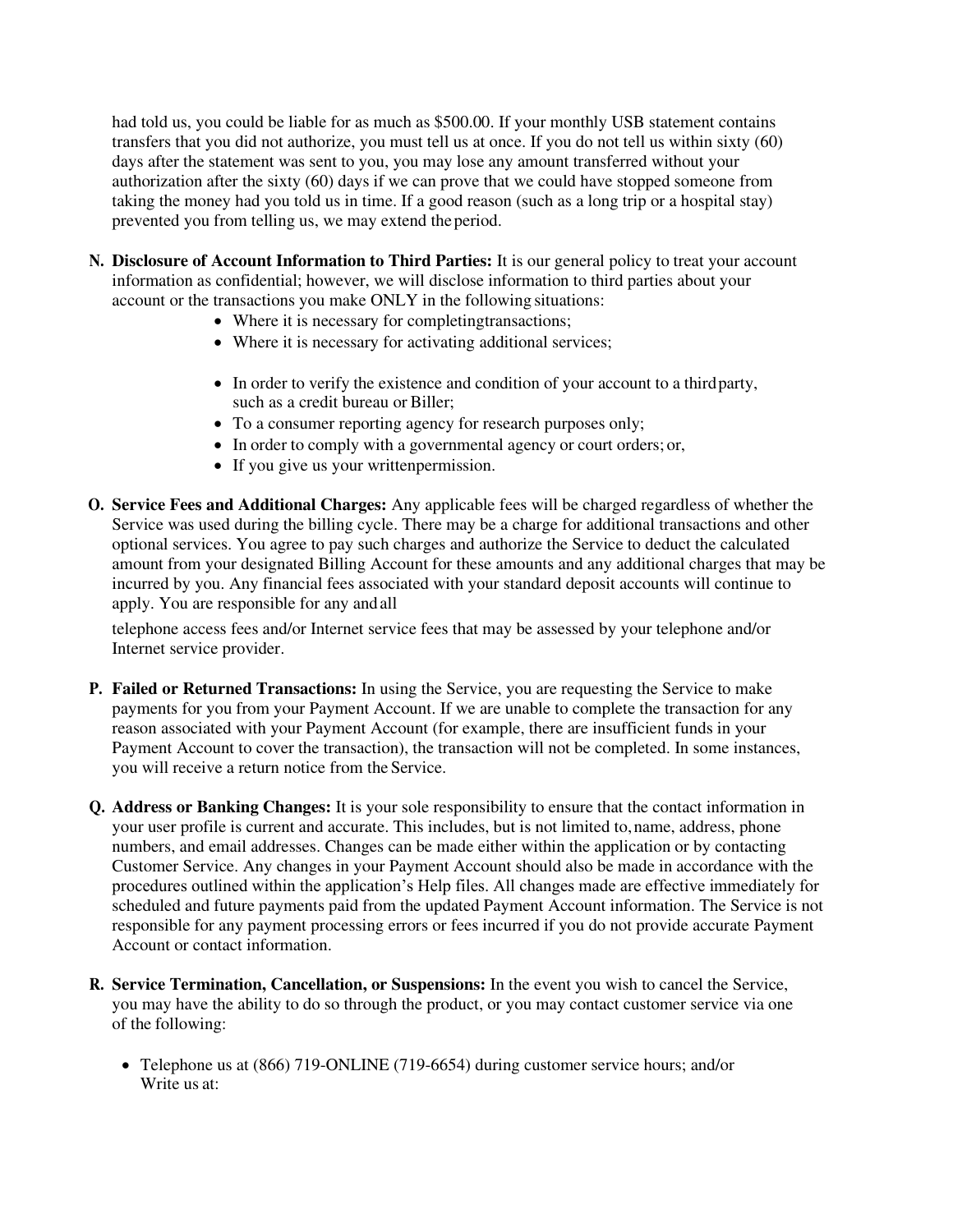USB Online Customer Service Center P.O. Box 647 Danbury, CT 06813-0647

Any payment(s) the Service has already processed before the requested cancellation date will be completed by the Service. All Scheduled Payments including recurring payments will not be processed once the Service is cancelled. The Service may terminate or suspend Service to you at any time. Neither termination nor suspension shall affect your liability or obligations under this Agreement.

- **S. Biller Limitation:** The Service reserves the right to refuse to pay any Biller to whom you may direct a payment. The Service will notify you promptly if it decides to refuse to pay a Biller designated by you. This notification is not required if you attempt to make a prohibited payment or an exception payment under this Agreement.
- **T. Returned Payments:** In using the Service, you understand that Billers and/or the United States Postal Service may return payments to the Service for various reasons such as, but not limited to, Biller's forwarding address expired; Biller account number is not valid; Biller is unable to locate account; or Biller account is paid in full. The Service will use its best efforts to research and correct the returned payment and return it to your Biller, or void the payment and credit your Payment Account. You may receive notification from the Service.
- **U. Information Authorization:** Your enrollment in the Service may not be fulfilled if the Service cannot verify your identity or other necessary information. Through your enrollment in the Service, you agree that the Service reserves the right to request a review of your credit rating at its own expense through an authorized bureau. In addition, you agree that the Service reserves the right to obtain financial information regarding your account from a Biller or USB (for example, to resolve payment posting problems or for verification).
- **V. Disputes:** In the event of a dispute regarding the Service, you and the Service agree to resolve the dispute by looking to this Agreement. You agree that this Agreement is the complete and exclusive statement of the agreement between you and the Service which supersedes any proposal or prior agreement, oral or written, and any other communications between you and the Service relating to the subject matter of this Agreement. If there is a conflict between what an employee of the Service or Customer Service Department says and the terms of this Agreement, the terms of this Agreement will prevail.
- **W. Assignment:** You may not assign this Agreement to any other party. The Service may assign this Agreement to any future, directly or indirectly affiliated company. The Service may also assign or delegate certain of its rights and responsibilities under this Agreement to independent contractors or other third parties.
- **X. No Waiver:** The Service shall not be deemed to have waived any of its rights or remedies hereunder unless such waiver is in writing and signed by the Service. No delay or omission on the part of the Service in exercising any rights or remedies shall operate as a waiver of such rights or remedies or any other rights or remedies. A waiver on any one occasion shall not be construed as a bar or waiver of any rights or remedies on future occasions.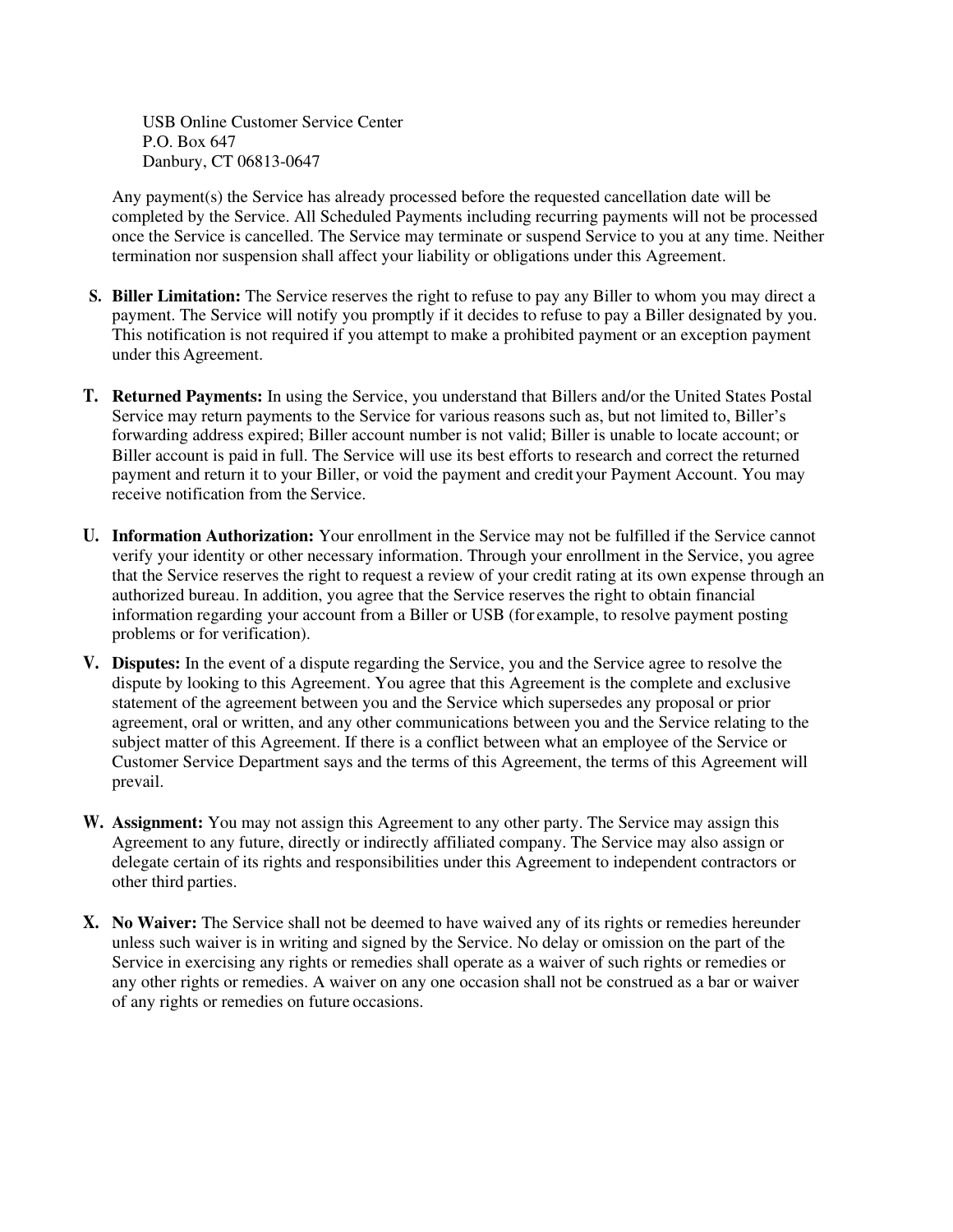**Y. Bill Pay Limits:** are set to minimize payment risks and can be updated on an exception basis.

| <b>Consumer – Bill Pay Limits</b> | <b>Transaction Limit</b><br>\$10,000 | Daily Limit<br>\$20,000 |
|-----------------------------------|--------------------------------------|-------------------------|
| <b>Business – Bill Pay Limits</b> | <b>Transaction Limit</b><br>\$20,000 | Daily Limit<br>\$40,000 |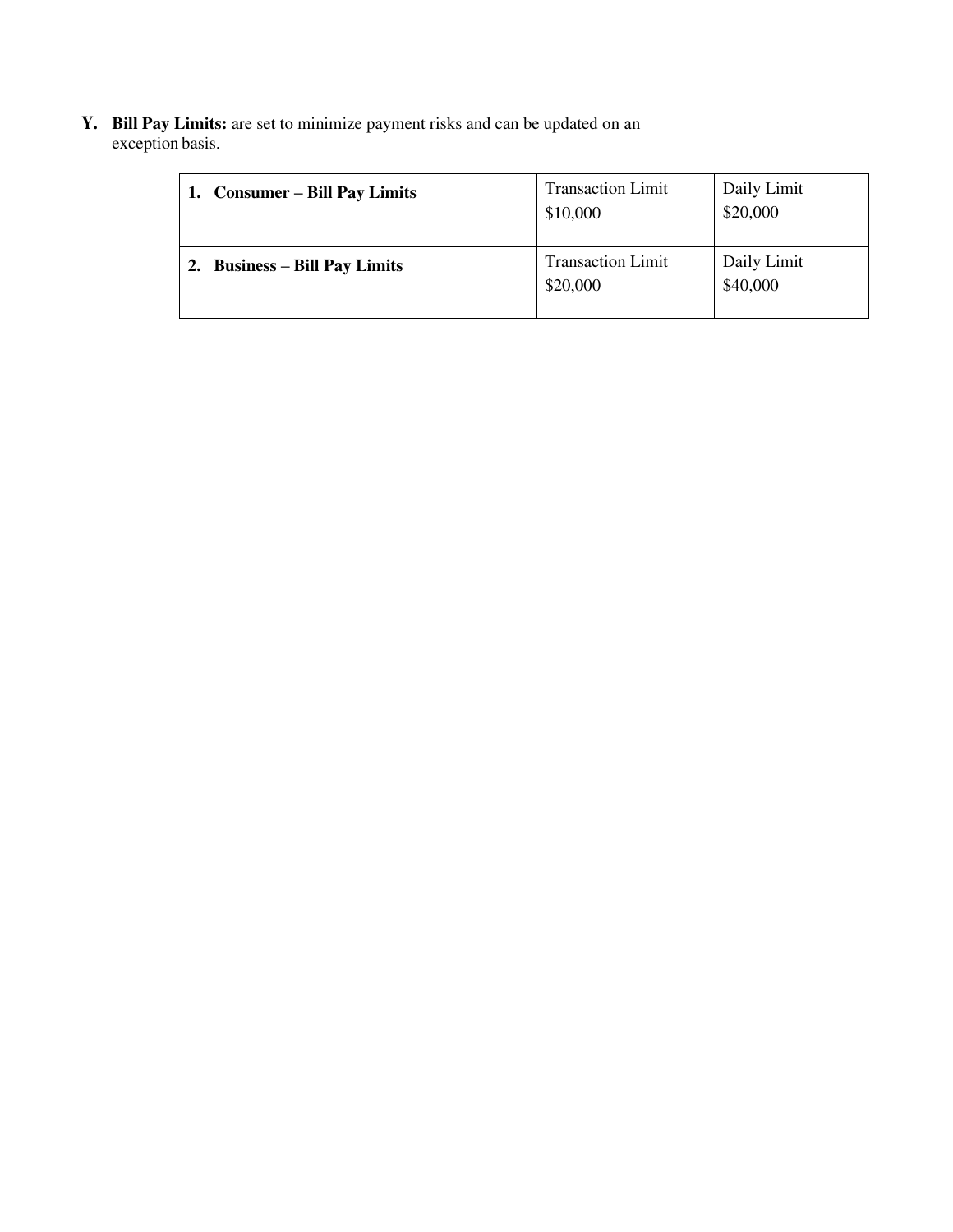### **III. Mobile Banking**

### Mobile Banking Enrollment Terms and Conditions (Consumer and Business)

**End User Terms:** This service is provided to you by Union Savings Bank and powered by a Third Party "Licensor" mobile technology solution. Section A of these End User Terms is a legal agreement between you and Union Savings Bank. Section B of these End User Terms is a legal agreement between you and the Licensor.

**A. Union Savings Bank Terms and Conditions:** Thank you for using Union Savings Bank Mobile. For consumers Union Savings Bank Mobile combined with your handheld's text messaging capabilities. For help, text "HELP" to 73955. To cancel your plan, text "STOP" to 73955 at any time. In case of questions please contact customer service at 866-872-1866 or [email](mailto:ContactUSB@unionsavings.com)  [ContactUSB@unionsavings.com.](mailto:ContactUSB@unionsavings.com) Business mobile users should contact us by calling 866-487- 2226 or email [ContactUSB@unionsavings.com.](mailto:ContactUSB@unionsavings.com) 

# **Terms and Conditions:**

- 1. The services are separate and apart from any other charges that may be assessed by your wireless carrier for text messages sent to or received from Union Savings Bank. You are responsible for any fees or other charges that your wireless carrier may charge for any related data or message services, including without limitation for short message service.
- 2. The services are provided by Union Savings Bank and not by any other third party. You and Union Savings Bank are solely responsible for the content transmitted through the text messages sent to and from Union Savings Bank. You must provide source indication in any messages you send (e.g., mobile telephone number, "From" field in text message, etc.)
- 3. Debit Card Controls Terms and Conditions (Consumer Online Banking)

"Debit Card Controls" is a function that allows you to set controls on your debit card(s) and is located within the Union Savings Bank mobile banking app. Your debit card(s) will be linked automatically within your mobile banking app and can be accessed by selecting "Card Controls" from the "More" menu. Your card control selection(s) will be effective immediately. Debit Card(s) can be removed by you at any time by selecting "Remove Card" from the details section within the mobile app. USB reserves the right to decline transactions based on any possible security risks. All aspects and conditions referenced in the "Consumer Electronic Funds Transfer and Debit Card Agreement" remain in effect while using the "Debit Card Controls" service.

"Debit Card Controls" allow you to establish additional restrictions on your debit card in addition to the overall bank restrictions. Categories can be restricted based on Transaction Type permissible with your card, such as in-store or online, Merchant Type, Geographic Locations where your debit card(s) may or may not be used and Threshold Amount. You agree that the debit card control services are provided by USB and its service providers. You can turn your debit card off through your mobile app by using Debit Card Controls in the event your debit card is lost or stolen to help stop additional unauthorized card activity. You will still need to report these activities to Union Savings Bank during business hours.

The "Debit Card Control" functionality also allows you to elect to receive alerts regarding your debit card purchases. Even if you elect not to receive alerts, you will receive certain alerts such as when a debit card transaction has been declined or when we have made changes to our system. If our service providers experience an event(s) that results in their inability to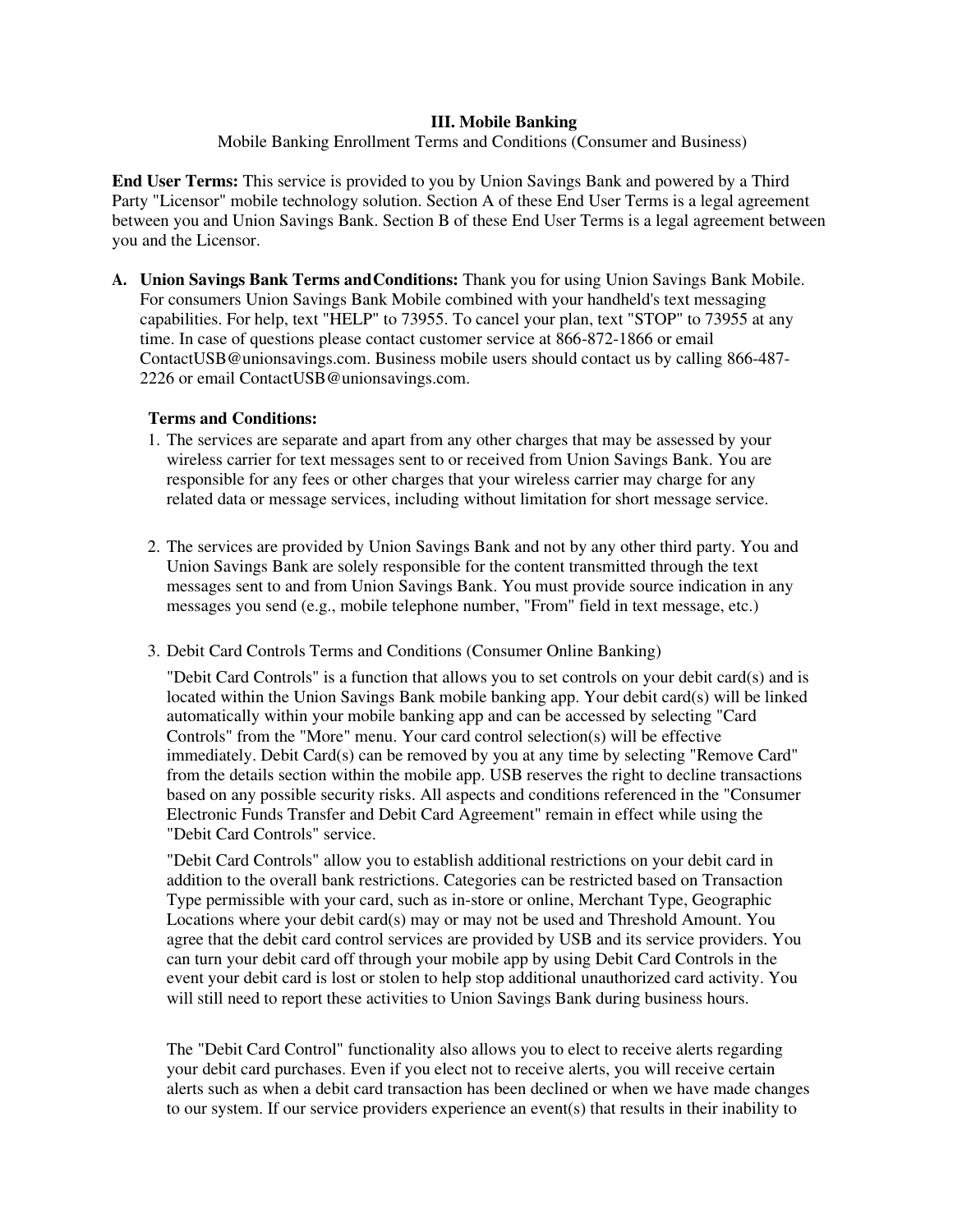provide these Debit Card Control services, any card controls set up by you will not be in effect. In addition, during any service provider outage, all authorized transactions will be completed whether or not the transactions would have been subject to your previously set card controls. Unauthorized transactions will be handled in accordance with Regulation E guidelines and Section E of the Online Banking Terms and Conditions Agreement found at https://www.unionsavings.com/site-disclosures/ Any lost or stolen card should be reported to Union Savings Bank immediately at: 866.872.1866.

### **B. End User License Agreement Terms for the Downloadable App**

- 1. Ownership. You acknowledge and agree that a third party provider or licensor to your financial services provider ("Licensor") is the owner of all right, title and interest in and to the downloaded software to be used for access to Mobile Banking services from your financial services provider and the computer programs contained therein in machine readable object code form as well as any accompanying user documentation along with all subsequent copies, updates or versions thereof which are made available to you (if any), regardless of the media or form in which they may exist (collectively the "Software").
- 2. License Subject to the terms and conditions of this Agreement, you are hereby granted a limited, nonexclusive license to use the Software in accordance with the terms of this Agreement. All rights not expressly granted to you by this Agreement are hereby reserved by the owner of the Software. Nothing in this license will entitle you to receive hard-copy documentation, technical support, telephone assistance, or updates to the Software. This Agreement may be terminated at any time, for any reason or no reason. Upon termination, you agree to immediately destroy all copies of the Software in your possession or control.
- 3. Restrictions. You shall not: (i) modify, revise or create any derivative works of the Software; (ii) decompile, reverse engineer or otherwise attempt to derive the source code for the Software; (iii) redistribute, sell, rent, lease, sublicense, or otherwise transfer rights to the Software; or (iv) remove or alter any proprietary notices, legends, symbols or labels in the Software, including, but not limited to, any trademark, logo or copyright..
- 4. Disclaimer Warranty. THE SOFTWARE IS PROVIDED ON AN "AS IS" AND "AS AVAILABLE" BASIS WITHOUT WARRANTIES OF ANY KIND, EITHER EXPRESS OR IMPLIED, INCLUDING, BUT NOT LIMITED TO, THE IMPLIED WARRANTIES OF MERCHANTABILITY, FITNESS FOR A PARTICULAR PURPOSE AND NON\_INFRINGMENT. NO WARRANTY IS PROVIDED THAT THE SOFTWARE WILL BE FREE FROM DEFECTS OR VIRUSES OR THAT OPERATION OF THE SOFTWARE WILL BE UNINTERRUPTED. YOUR USE OF THE SOFTWARE AND ANY OTHER MATERIAL OR SERVICES DOWNLOADED OR MADE AVAILABLE TO YOU THROUGH THE SOFTWARE IS AT YOUR OWN DISCRETION AND RISK, AND YOU ARE SOLELY RESPONSIBLE FOR ANY DAMAGE RESULTING FROM THEIR USE.
- 5. Limitations of Warranty. TO THE MAXIMUM EXTENT PERMITTED BY APPLICABLE LAW, IN NO EVENT WILL LICENSOR , THE PROVIDER OF ANY FINANCIAL SERVICES AVAILABLE THROUGH OR RELATED TO THE SOFTWARE, ANY OF THEIR CONTRACTORS OR PROVIDERS OR ANY OF EACH OF THEIR AFFILIATES BE LIABLE FOR ANY DAMAGES ARISING OUT OF THE USE OR INABILITY TO USE THE SOFTWARE, INCLUDING BUT NOT LIMITED TO ANY GENERAL, SPECIAL, INCIDENTAL OR CONSEQUENTIAL DAMAGES, EVEN IF ADVISED OF THE POSSIBILITY THEREOF, AND REGARDLESS OF THE LEGAL OR EQUITABLE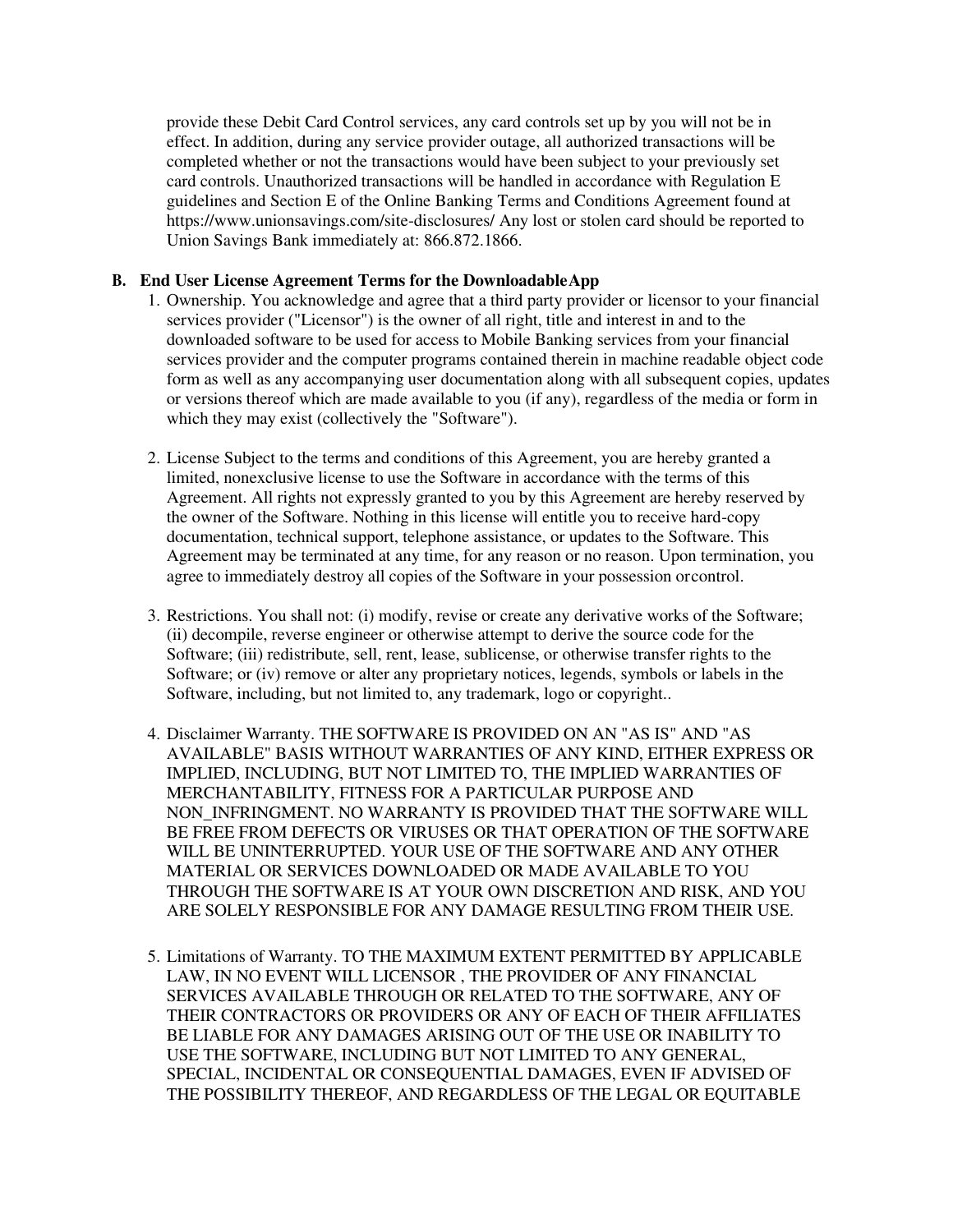THEORY (CONTRACT, TORT OR OTHERWISE) UPON WHICH ANY CLAIM IS BASED. IN ANY CASE, LIABILITY OF LICENSOR OR ANY OF THE OTHER PERSONS OR ENTITIES DESCRIBED IN THE PRECEDING SENTENCE ARISING OUT OF THE USE OR INABILITY TO USE THE SOFTWARE SHALL NOT EXCEED IN THE AGGREGATE THE LESSER OF \$10.00 OR THE SUM OF THE FEES PAID BY YOU FOR THIS LICENSE.

- 6. U.S. Government Restricted Rights. The Software is commercial computer software subject to RESTRICTED RIGHTS. In accordance with 48 CFR 12.212 (Computer software) or DFARS 227.7202 (Commercial computer software and commercial computer software documentation), as applicable, the use, duplication, and disclosure of the Software by the United States of America, its agencies or instrumentalities is subject to the restrictions set forth in this Agreement.
- 7. Miscellaneous. This Agreement constitutes the entire agreement between the parties concerning the subject matter hereof. This Agreement will be governed by and construed in accordance with the laws of the state of Florida excluding that body of laws pertaining to conflict of laws. If any provision of this Agreement is determined by a court of law to be illegal or unenforceable, such provision will be enforced to the maximum extent possible and the other provisions will remain effective and enforceable. All disputes relating to this Agreement are subject to the exclusive jurisdiction of the courts of Florida and the parties expressly consent to jurisdiction and venue thereof and therein. The parties confirm that this Agreement and all related documentation is and will be in the English language. The application of the United Nations Convention on Contracts for the International Sale of Goods is hereby expressly waived and excluded.
- 8. Content and Services. Neither Licensor nor the provider of the wireless network is the provider of any financial services available through or related to the Software, and neither Licensor nor the provider of the wireless network or any contractor of the provider of the financial services available through or related to the Software, is responsible for any of the materials, information, products or services made available to you via the Software.

# **C. Mobile Deposit Guidelines, Limits, Endorsement Requirements, and Check Eligibility**

- 1. **Guidelines:** Downloading the USB Mobile Banking App / USB Business Mobile App (Available in iTunes and Google Play App Stores) also allows you to have access to mobile remote deposit. Using your eligible mobile device, you can take an image of the completed front and back of your check for deposit. If we receive a scanned item before 4:00pm (Eastern Time) on a business day, your funds will usually be available the next business day. If we receive a scanned item after 4:00pm (Eastern Time) on a non-business day, we will consider that the deposit was made on the next business day. Funds that are deposited using mobile remote deposit may not be available immediately for withdrawal. Check eligibility and endorsement requirements that are not followed as outlined may be delayed.
- 2. **Default Limits:** Union Savings Bank will apply limits on the dollar amounts and number of deposits as listed below. Limits may vary based on the length of time you have a checking account with Union Savings Bank and the balances you maintain.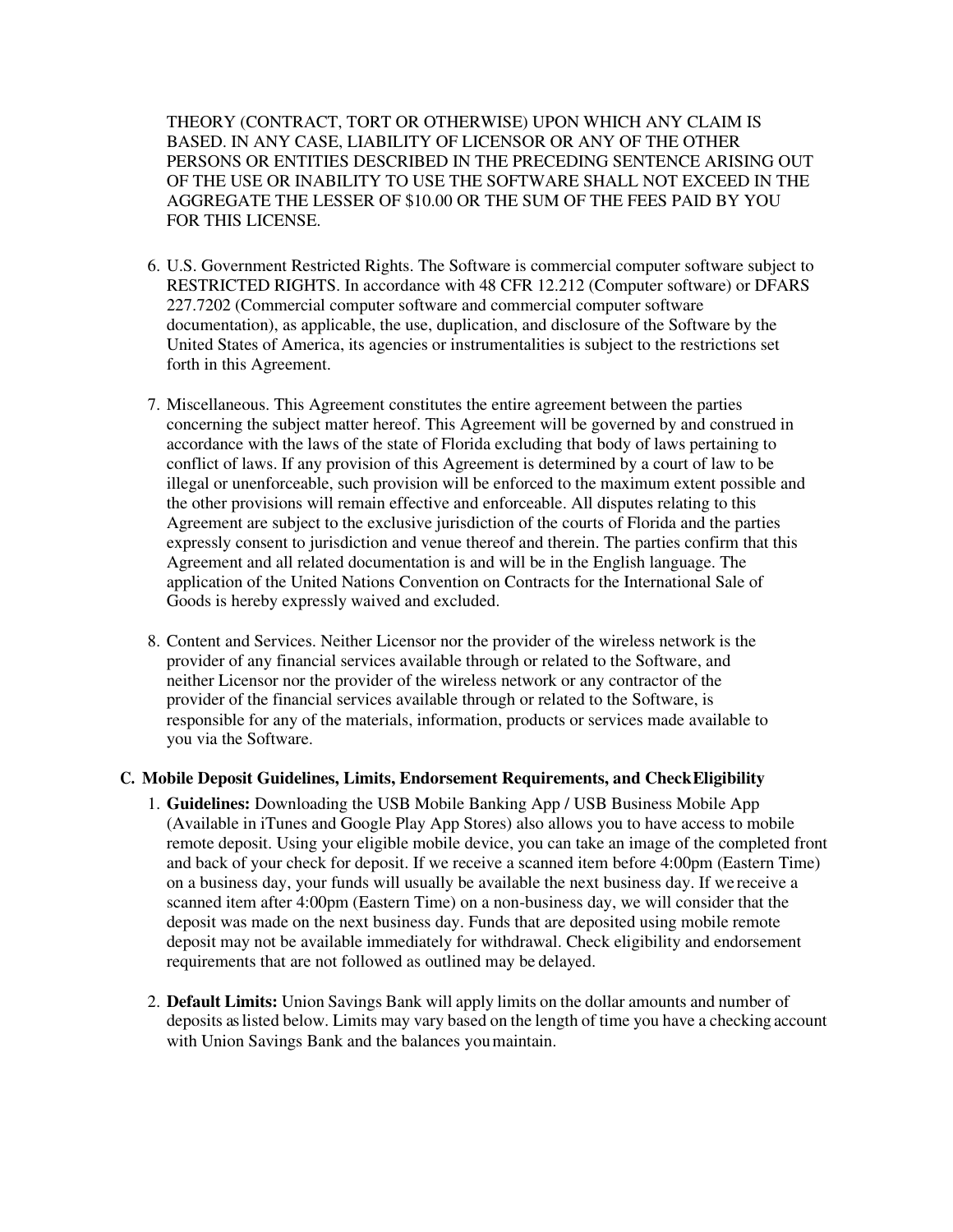- Single Deposit Limit- \$10,000
- Daily Deposit Limit-\$10,000
- Daily Count Limit 10
- 3. **Check Eligibility and Endorsement Requirements:** You agree to scan and deposit only "checks" as that term is defined in Federal Reserve Regulation CC ("Reg. CC"). You agree to restrictively endorse any item transmitted through mobile deposit to include ""For Mobile Deposit Only, Union Savings Bank," or as otherwise instructed by Union Savings Bank. All signatures of payee(s) including business name should be included, if applicable. If you have any questions regarding guidelines, default limits, endorsement requirements and/or check eligibility, please contact our customer service center at 1.866.872.1866 for more information
- 4. **Indemnity:** Customer agrees to hold harmless, defend, and indemnify Bank, its trustees, officers, and employees from and against any and all liabilities, claims, costs, expenses, losses, and damages of any and every kind (including reasonable attorney's fees and costs) arising out of or resulting, directly or indirectly, from the acts or omissions of Customer or its representatives in connection with the remote deposit services and use of the System, including without limitation any duplicate scanning or submission of Items, any alteration or misuse of Items, and any other act, error, or omission of Customer or any agent, representative, contractor, affiliate or subsidiary of Customer or any person having or obtaining access to the System by or through the personnel, representatives, facilities or systems of Customer.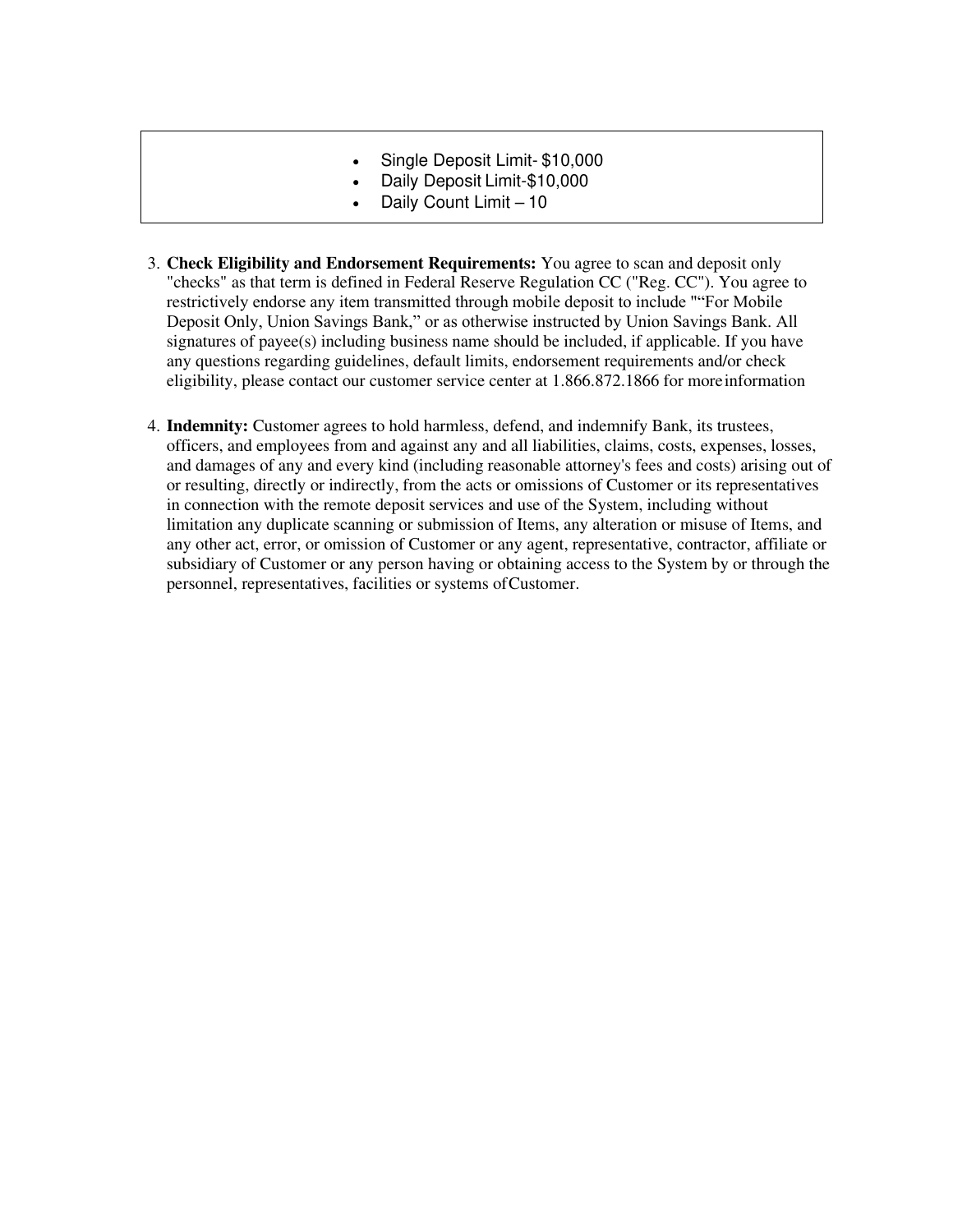### **IV – Zelle Network Standard Terms and Conditions**

#### **Definitions:**

"We", "Our" and "Us" shall refer to Union Savings Bank. "You" and "Your" shall refer to the individual member who is agreeing to these terms. "*Zelle*" shall mean the *Zelle Network*.

### **1. Description of Services**

- a. We have partnered with the *Zelle Network* ("*Zelle*") to enable a convenient way to transfer money between you and others who are enrolled directly with Zelle® or enrolled with another financial institution that partners with *Zelle* (each, a "User") using aliases, such as email addresses or mobile phone numbers (the "Service"). We will refer to financial institutions that have partnered with *Zelle* as "Network Banks."
- b. *Zelle* provides no deposit account or other financial services. *Zelle* neither transfers nor moves money. You may not establish a financial account with *Zelle* of any kind. All money will be transmitted by a Network Bank.
- c. THE SERVICE IS INTENDED TO SEND MONEY TO FRIENDS, FAMILY AND OTHERS YOU TRUST. YOU SHOULD NOT USE THE SERVICE TO SEND MONEY TO RECIPIENTS WITH WHOM YOU ARE NOT FAMILIAR OR YOU DO NOT TRUST.

# **2. Eligibility and User Profile**

When you enroll to use the Service or when you permit others to whom you have delegated to act on your behalf to use or access the Service, you agree to the terms and conditions of this Agreement. You represent that you have the authority to authorize debits and credits to the enrolled bank account.

You agree that you will not use the Service to send money to anyone to whom you are obligated for tax payments, payments made pursuant to court orders (including court-ordered amounts for alimony or child support), fines, payments to loan sharks, gambling debts or payments otherwise prohibited by law, and you agree that you will not use the Service to request money from anyone for any such payments.

The Service is intended for personal, not business or commercial use. You agree that you will not use the Service to send or receive payments in connection with your business or commercial enterprise. We reserve the right to decline your enrollment if we believe that you are enrolling to use the Service with your business account or to receive business or commercial payments. We further reserve the right to suspend or terminate your use of the Service if we believe that you are using the Service for business or commercial purposes, or for any unlawful purpose.

The Service may include functionality for uploading photos and other materials or information ("Content") as part of your User profile, or otherwise. By enrolling to use the Service you grant *Zelle* and us, along with our respective subsidiaries, affiliates, and successors a worldwide, non-exclusive, royalty-free, fully- paid, transferable, irrevocable, perpetual, and sub-licensable right to use, reproduce, modify, adapt, publish, prepare derivative works of, distribute, publicly perform, and publicly display your Content throughout the world in any media for any reason, including to provide, promote, and/or incorporate into the Service. You retain all rights in your Content, subject to the rights you granted to us and *Zelle* in this [Agreement]. You may modify or remove your Content, but your Content may persist in historical, archived or cached copies and versions thereof available on or through the Service.

Content Standards: You agree that you will not upload or provide Content or otherwise post,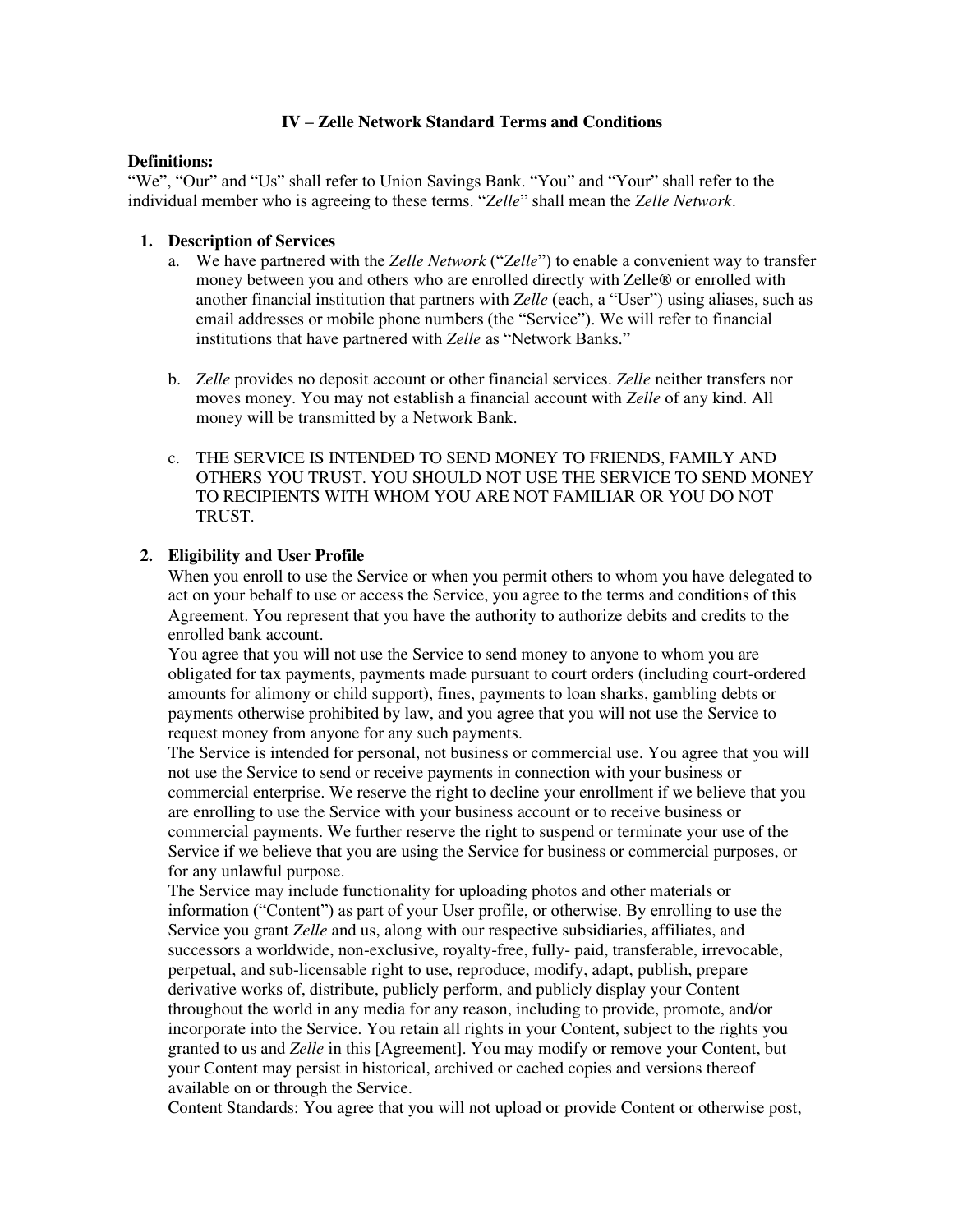transmit, distribute, or disseminate through the Service any material that: (a) is false, misleading, unlawful, obscene, indecent, lewd, pornographic, defamatory, libelous, threatening, harassing, hateful, abusive, or inflammatory; (b) encourages conduct that would be considered a criminal offense or gives rise to civil liability; (c) breaches or infringes any duty toward or rights of any person or entity, including rights of publicity, privacy or intellectual property; (d) contains corrupted data or any other harmful, disruptive, or destructive files; (e) advertises products or services competitive with *Zelle*, as determined by *Zelle* in its sole discretion; or (f) in *Zelle's* or our sole judgment, is objectionable, restricts or inhibits any person or entity from using or enjoying any portion of the Service, or which may expose us, Zelle or our respective affiliates or customers to harm or liability of any nature. Although neither we nor *Zelle* have any obligation to monitor any Content, both we and *Zelle*  have absolute discretion to remove Content at any time and for any reason without notice. We and *Zelle* may also monitor such Content to detect and prevent fraudulent activity or violations of the terms and conditions. You understand that by using the Service, you may be exposed to Content that is offensive, indecent, or objectionable. We and *Zelle* are not responsible for, and assume no liability, for any Content, including any loss or damage to any of your Content. We and *Zelle* make no representation or warranty that Content uploaded to a User profile accurately identifies a particular User of the Service.

If you believe that Content hosted by, posted on, or accessible through the Service uses your name, voice, signature, image or likeness, or that of your minor child, without your permission and in violation of a legally recognized right of publicity, we encourage you first to contact the user directly about your concerns. If that does not resolve your concerns, you may contact us by [insert customer service contact information].

The Service may include functionality for you to add a unique alpha-numeric identifier to your registered User profile to be used in lieu of your phone number or email address when sending or receiving money, which will be your "*Zelle* tag." You will be limited to one *Zelle*  tag per bank account, and each *Zelle* tag must have one U.S. mobile phone number or email address associated with it. Your *Zelle* tag must meet the Content Standards. You may not select a *Zelle* tag that misleads or deceives other Users of the Service as to your identity, or otherwise. Although neither we nor *Zelle* have any obligation to monitor User *Zelle* tags, both we and *Zelle* have absolute discretion to remove a User *Zelle* tag at any time and for any reason without notice. We and *Zelle* may require you to change your *Zelle* tag in our sole discretion, and we may elect to make a *Zelle* tag unavailable to you, without any liability to you. We and *Zelle* may also monitor User *Zelle* tags to detect and prevent fraudulent activity or violations of the terms and conditions. You understand that by using the Service, you may be exposed to a *Zelle* tag that is offensive, indecent, or objectionable. We and *Zelle* are not responsible for, and assume no liability, for any User *Zelle* tags, including any loss or damage caused thereby. We and *Zelle* make no representation or warranty that a User *Zelle* tag accurately identifies a particular User of the Service.

We reserve the right to amend these terms and conditions at any time. You will be provided with the amended terms upon signing into *Zelle*, and should you continue to use *Zelle*, shall be deemed to have accepted them.

#### **3. Consent to Share Personal Information (Including Account Information)**

In agreeing to use the *Zelle Network,* you hereby consent to our disclosure of your personal information, including your account number, to *Zelle* and the other Network financial Institutions as necessary to complete payment transactions through the Service.

#### **4. Privacy and Information Security**

We make security and the protection of your information a top priority. You can access the Union Savings Bank Privacy Policy at https://www.unionsavings.com/privacy-policy/, which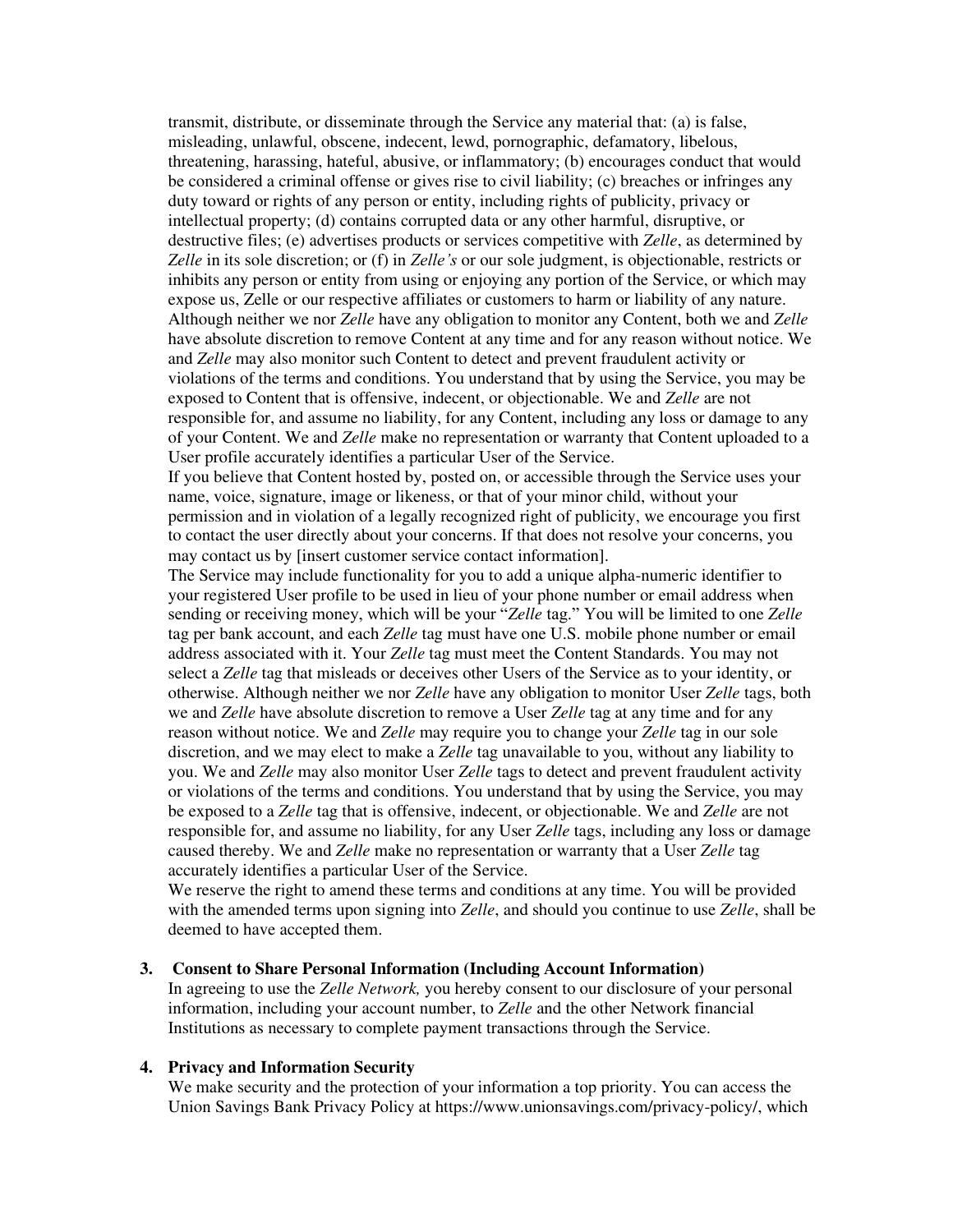the Union Savings Bank Privacy Protection Policy is incorporated into and made a part of this Agreement by this reference.

### **5. Wireless Operator Data**

We or *Zelle* may use information on file with your wireless operator to further verify your identity and to protect against or prevent actual or potential fraud or unauthorized use of the Service. By using the Service, you authorize your wireless operator (AT&T, Sprint, T-Mobile, US Cellular, Verizon, or any other branded wireless operator) to disclose your mobile number, name, address, email, network status, customer type, customer role, billing type, mobile device identifiers (IMSI and IMEI) and other subscriber status and device details, if available, to our third party service provider solely to allow verification of your identity and to compare information you have provided to us or to *Zelle* with your wireless operator account profile information for the duration of our business relationship. See *Zelle*'s Privacy Policy https://www.zellepay.com/privacy-policy for how it treats your data. You can access the Union Savings Bank Privacy Policy a[t https://www.unionsavings.com/privacy-policy/.](https://www.unionsavings.com/privacy-policy/)

### **6. Enrolling for the Service**

- a. You must provide us with an email address that you regularly use and intend to use regularly (i.e., no disposable email addresses) and a permanent U.S. mobile phone number that you intend to use for an extended period of time (i.e., no "burner" numbers). You may not enroll in the Service with a landline phone number, Google Voice number, or Voice over Internet Protocol.
- b. Once enrolled, you may:
	- i. authorize a debit of your account to send money to another User either at your initiation or at the request of that User; and
	- ii. receive money from another User either at that User's initiation or at your request, subject to the conditions of the Section below titled "Requesting Money."
- c. If at any time while you are enrolled, you do not send or receive money using the Service for a period of 18 consecutive months, we may contact you and/or take other steps to confirm that the U.S. mobile phone number or email address that you enrolled still belongs to you. If we are unable to confirm that you are the owner of the mobile phone number or email address, then you understand that we may cancel your enrollment and you will not be able to send or receive money with the Service until you enroll again.
- d. Once enrolled, a Z logo will appear on your profile picture for each U.S. mobile number and/or email address that you have enrolled with *Zelle.* The Z logo will be displayed to other Users to aid them in determining which of your U.S mobile numbers or email addresses should be used to send money with *Zelle*. If a User sends you money using a different U.S. mobile number or email address that they may have for you (one that is not already enrolled), you will receive a message with instructions on how to enroll with *Zelle.*

# **7. Consent to Emails and Automated Text Messages**

By participating as a User, you represent that you are the owner of the email address, mobile phone number, *Zelle* tag, and/or other alias you enrolled, or that you have the delegated legal authority to act on behalf of the owner of such email address, mobile phone number, *Zelle* tag and/or other alias to send or receive money as described in this Agreement. You consent to the receipt of emails or text messages from us, from *Zelle*, from other Users that are sending you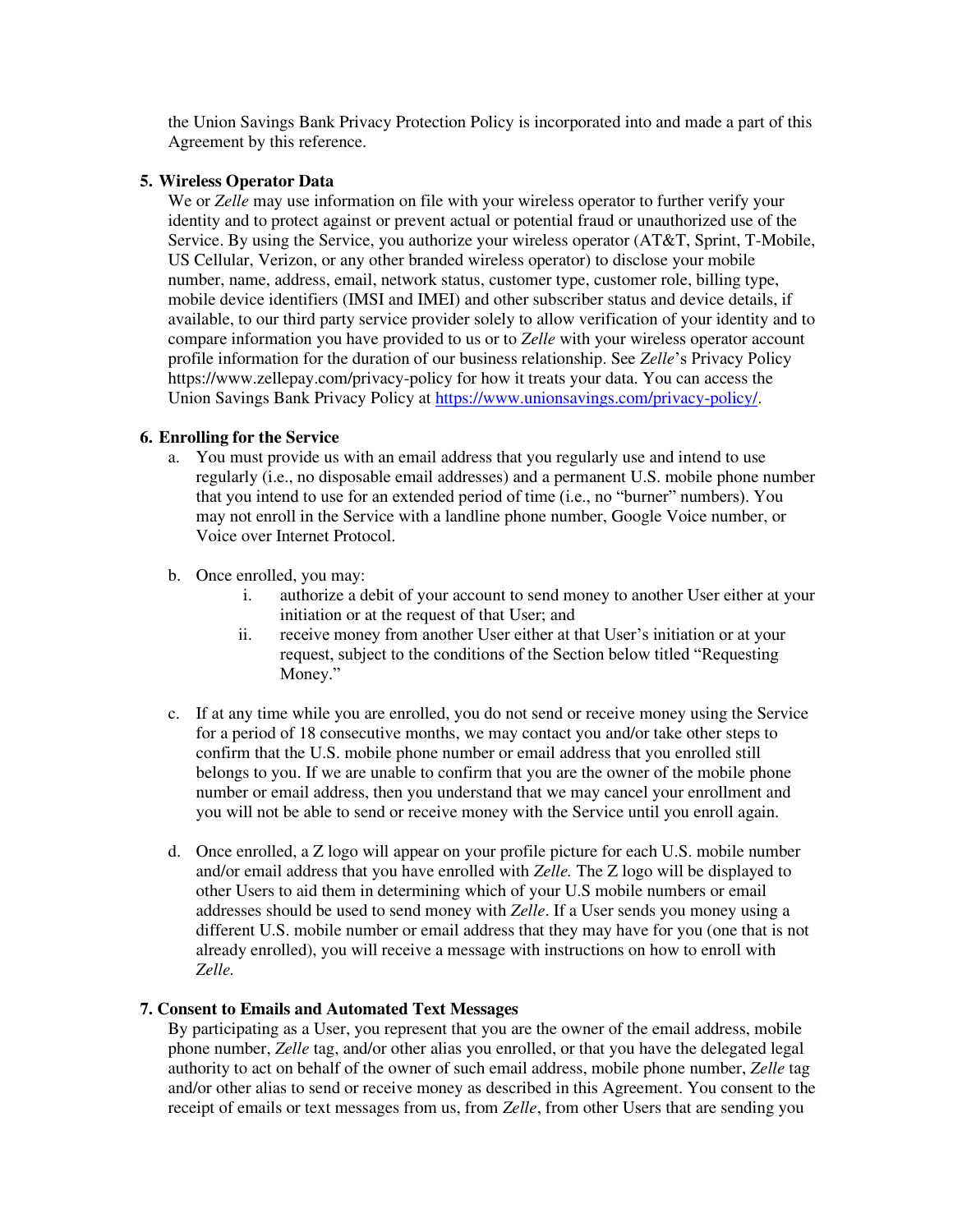money or requesting money from you, and from other Network Banks or their agents regarding the Services or related transfers between Network Banks and you. You agree that we may, *Zelle* may or either of our agents may use automatic telephone dialing systems in connection with text messages sent to any mobile phone number you enroll. You further acknowledge and agree:

- a. You are responsible for any fees or other charges that your wireless carrier may charge for any related data, text or other message services, including without limitation for short message service. Please check your mobile service agreement for details or applicable fees.
- b. You will immediately notify us if any email address or mobile phone number you have enrolled is (i) surrendered by you, or (ii) changed by you.
- c. In the case of any messages that you may send through either us or *Zelle* or that we may send or *Zelle* may send on your behalf to an email address or mobile phone number, you represent that you have obtained the consent of the recipient of such emails or automated text messages to send such emails or text messages to the recipient. You understand and agree that any emails or text messages that we send or that *Zelle* sends on your behalf may include your name.
- d. Your wireless carrier is not liable for any delay or failure to deliver any message sent to or from us or Zelle, including messages that you may send through us or through Zelle or that we may send or Zelle may send on your behalf.
- e. To cancel text messaging from us, send STOP to 20736. For help or information regarding text messaging, send HELP to 20736 or contact our customer service at 866.872.1866. You expressly consent to receipt of a text message to confirm your "STOP" request.
- f. Supported Carriers: AT&T, Sprint, T-Mobile®, Verizon, U.S. Cellular®, Alaska Communications Systems (ACS), bandwidth.com (includes Republic Wireless), Bluegrass Cellular, Boost Mobile, CableVision, Carolina West Wireless, CellCom, Cellular One of N.E. Arizona, C Spire Wireless (aka Cellular South), Chariton Valley Cellular, Chat Mobility, Cleartalk (Flat Wireless), Copper Valley Telecom, Cricket Wireless, DTC Wireless, Duet Wireless, East Kentucky Network (Appalachian Wireless), ECIT/Cellular One of East Central Illinois, GCI Communications, Google Voice, Illinois Valley Cellular, Inland Cellular, iWireless, Leaco Rural Telephone Cooperative, MetroPCS, Mid-Rivers Communications, Mobi PCS, MobileNation/SI Wireless, MTA Wireless/Matanuska Kenai, MTPCS Cellular One (Cellone Nation), Nex Tech Communications, Northwest Missouri Cellular, nTelos, Panhandle Wireless, Pine Cellular, Pioneer Cellular, Plateau Wireless, Rural Independent Network Alliance (RINA), Sagebrush Cellular aka Nemont, SouthernLINC, SRT Communications, Thumb Cellular, TracFone (AT&T, Union Telephone, United Wireless, Viaero Wireless, Virgin Mobile, West Central Wireless

#### **8. Receiving Money; Money Transfers by Network Banks**

Once a User initiates a transfer of money to your email address, mobile phone number, or *Zelle* tag enrolled with the Service, you have no ability to stop the transfer. By using the Service, you agree and authorize us to initiate credit entries to the bank account you have enrolled.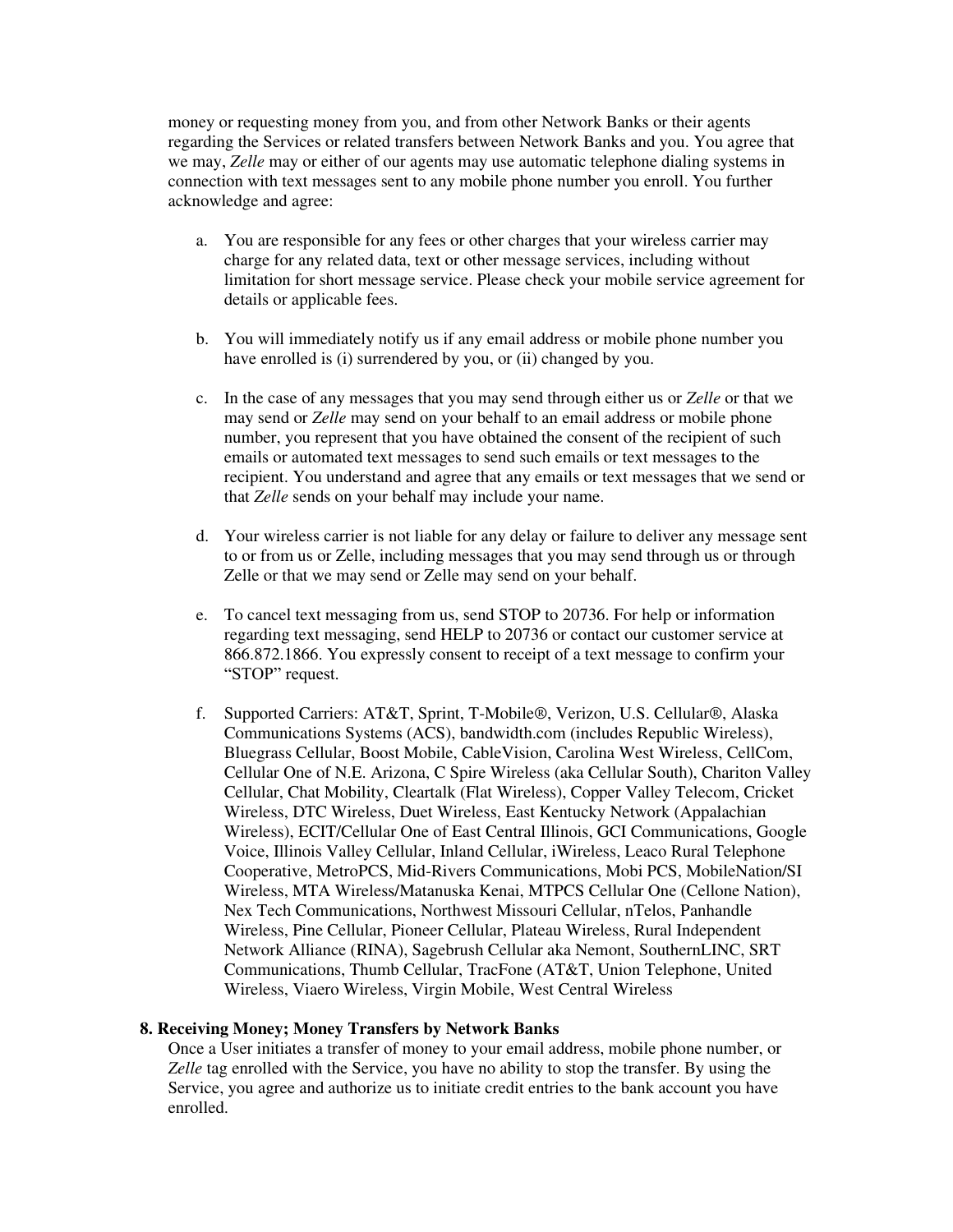Most transfers of money to you from other Users will occur within minutes. There may be other circumstances when the payment may take longer. For example, in order to protect you, us, *Zelle* and the other Network Banks*,* we may need or *Zelle* may need additional time to verify your identity or the identity of the person sending the money. We may also delay or block the transfer to prevent fraud or to meet our regulatory obligations. If we delay or block a payment that you have initiated through a request for money, we will notify you in accordance with your User preferences (i.e. email, push notification).

If you are receiving a payment from a business or government agency, your payment will be delivered in accordance with both this Agreement and the procedures of the business or government agency that is sending you the payment.

### **9. Sending Money; Debits by Network Banks**

You may send money to another User at your initiation or in response to that User's request for money. You understand that use of this Service by you shall at all times be subject to (i) this Agreement, and (ii) your express authorization at the time of the transaction for us to initiate a debit entry to your bank account. You understand that when you send the payment, you will have no ability to stop it. You may only cancel a payment if the person to whom you sent the money has not yet enrolled in the Service. If the person you sent money to has already enrolled with *Zelle*, either in the *Zelle* mobile app or with a Network Bank, the money is sent directly to their bank account (except as otherwise provided below) and may not be canceled or revoked.

In most cases, when you are sending money to another User, the transfer will occur in minutes; however, there are circumstances when the payment may take longer. For example, in order to protect you, us, *Zelle* and the other Network Banks*,* we may need additional time to verify your identity or the identity of the person receiving the money. If you are sending money to someone who has not enrolled as a User with *Zelle*, either in the *Zelle* mobile app or with a Network Bank, they will receive a text or email notification instructing them on how to enroll to receive the money. You understand and acknowledge that a person to whom you are sending money and who is not enrolling as a User may fail to enroll with *Zelle*, or otherwise ignore the payment notification, and the transfer may not occur.

The money may also be delayed or the transfer may be blocked to prevent fraud or comply with regulatory requirements. If we delay or block a payment that you have initiated, we will notify you in accordance with your User preferences (i.e. email, push notification).

We have no control over the actions of other Users, other Network Banks or other financial institutions that could delay or prevent your money from being delivered to the intended User. We are not liable for any damages resulting from the additional time needed to verify identities or for any time required to meet regulatory obligations. There is no warranty or guarantee that the transfer will occur within any given time.

#### **10. Liability**

Neither we nor *Zelle* shall have liability to you for any transfers of money, including without limitation, (i) any failure, through no fault of us or *Zelle* to complete a transaction in the correct amount, or (ii) any related losses or damages. Neither we nor *Zelle* shall be liable for any typos or keystroke errors that you may make when using the Service.

THE SERVICE IS INTENDED FOR SENDING MONEY TO FAMILY, FRIENDS AND OTHERS WHOM YOU TRUST. YOU SHOULD NOT USE *ZELLE* TO SEND MONEY TO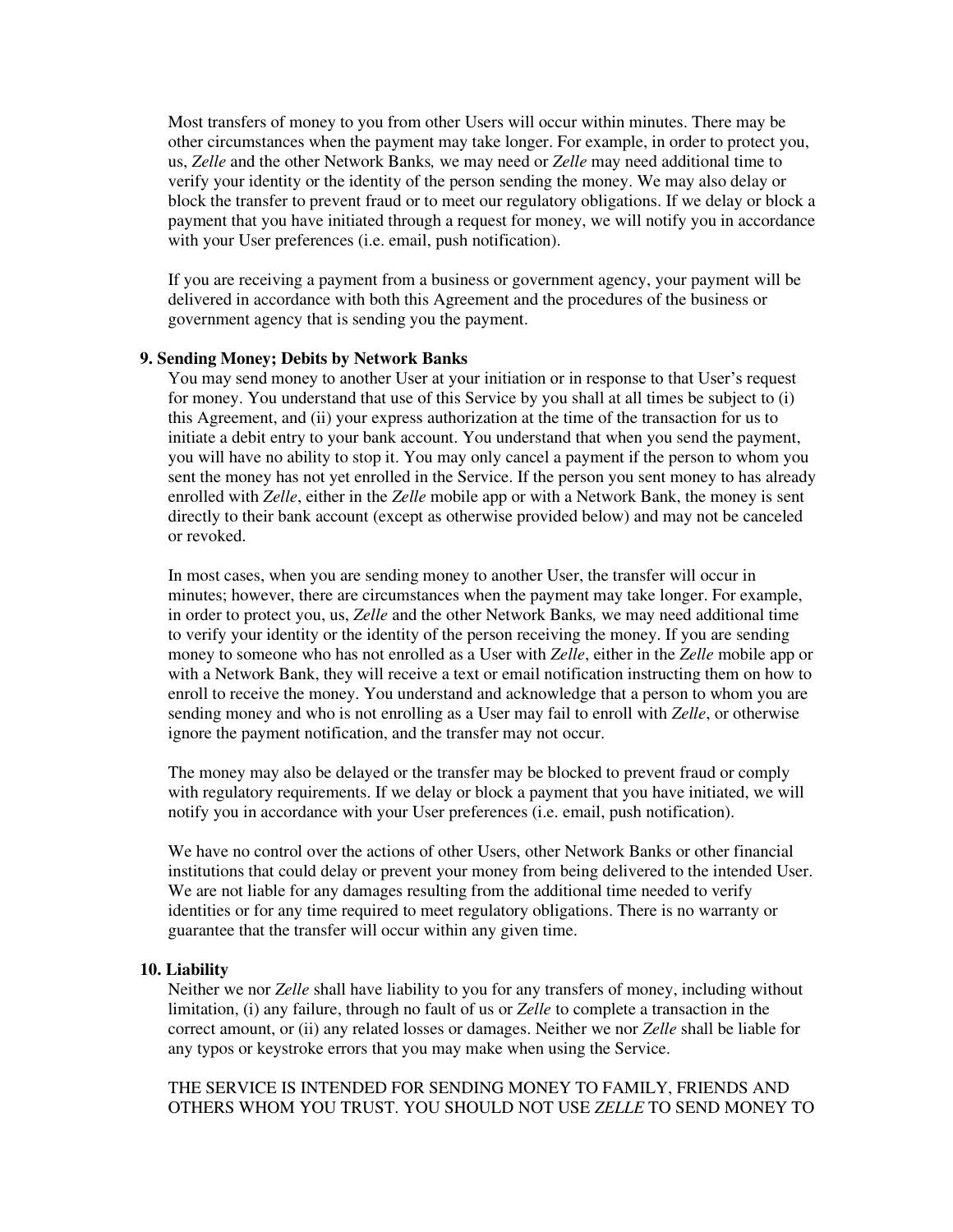PERSONS WITH WHOM YOU ARE NOT FAMILIAR OR YOU DO NOT TRUST. *ZELLE*  DOES NOT OFFER A PROTECTION PROGRAM FOR AUTHORIZED PAYMENTS MADE THROUGH THE SERVICE (FOR EXAMPLE, IF YOU DO NOT RECEIVE THE GOODS OR SERVICES THAT YOU PAID FOR, OR THE GOODS OR SERVICES THAT YOU RECEIVED ARE DAMAGED OR ARE OTHERWISE NOT WHAT YOU EXPECTED).

You agree that you, not we or *Zelle*, are responsible for resolving any payment or other disputes that you have with any other user with whom you send money to, or receive or request money from, using the service.

#### **11. Send Limits**

We reserve the right, at any time in our sole discretion, to impose limits on the amount(s) and/or number of payments you may send, receive, or request over a certain period of time. If you attempt to send, receive, or request payment(s) in excess of your limit, such payment may be rejected. If you are permitted to send, receive, or request payment(s) in excess of your limit, such payment shall be subject to these Terms and Conditions, and we are not obligated to accept similar payment(s) at other times. The standard current daily limit for sending money ranges up to \$2,000, with lower limits for new users, over any calendar day, commencing 12:00 am ET, ending at 11:59 pm ET.

We will make funds available for money received in accordance with our standard funds availability policy, as outlined in the Deposit Agreements.

#### **12. Requesting Money**

You may request money from another User. You understand and acknowledge that Users to whom you send payment requests may reject or ignore your request. Neither we nor *Zelle*  guarantee that you will receive money from other Users by sending a payment request, or that you will receive the amount that you request. Neither we nor *Zelle* accept responsibility if the other User rejects or ignores your request, or sends you an amount that is less than you request. If a User ignores your request, we may decide or *Zelle* may decide, in our sole discretion, that we will not send a reminder or repeat request to that User.

By accepting this Agreement, you agree that you are not engaging in the business of debt collection by attempting to use the Service to request money for the payment or collection of an overdue or delinquent debt; to request money that is owed to another person; or to collect any amounts that are owed pursuant to a court order. You agree to indemnify, defend and hold harmless *Zelle*, its owners, directors, officers agents and Network Banks from and against all claims, losses, expenses, damages and costs (including, but not limited to, direct, incidental, consequential, exemplary and indirect damages), and reasonable attorney's fees, resulting from or arising out of any request for money that you send that is related to overdue or delinquent amounts.

You agree to receive money requests from other Users, and to only send requests for legitimate and lawful purposes. Requests for money are solely between the sender and recipient and are not reviewed or verified by us or by *Zelle*. Neither we nor *Zelle* assume responsibility for the accuracy or legality of such requests and do not act as a debt collector on your behalf or on behalf of the sender of a request for money.

We reserve the right, but assume no obligation, to terminate your ability to send requests for money in general, or to specific recipients, if we deem such requests to be potentially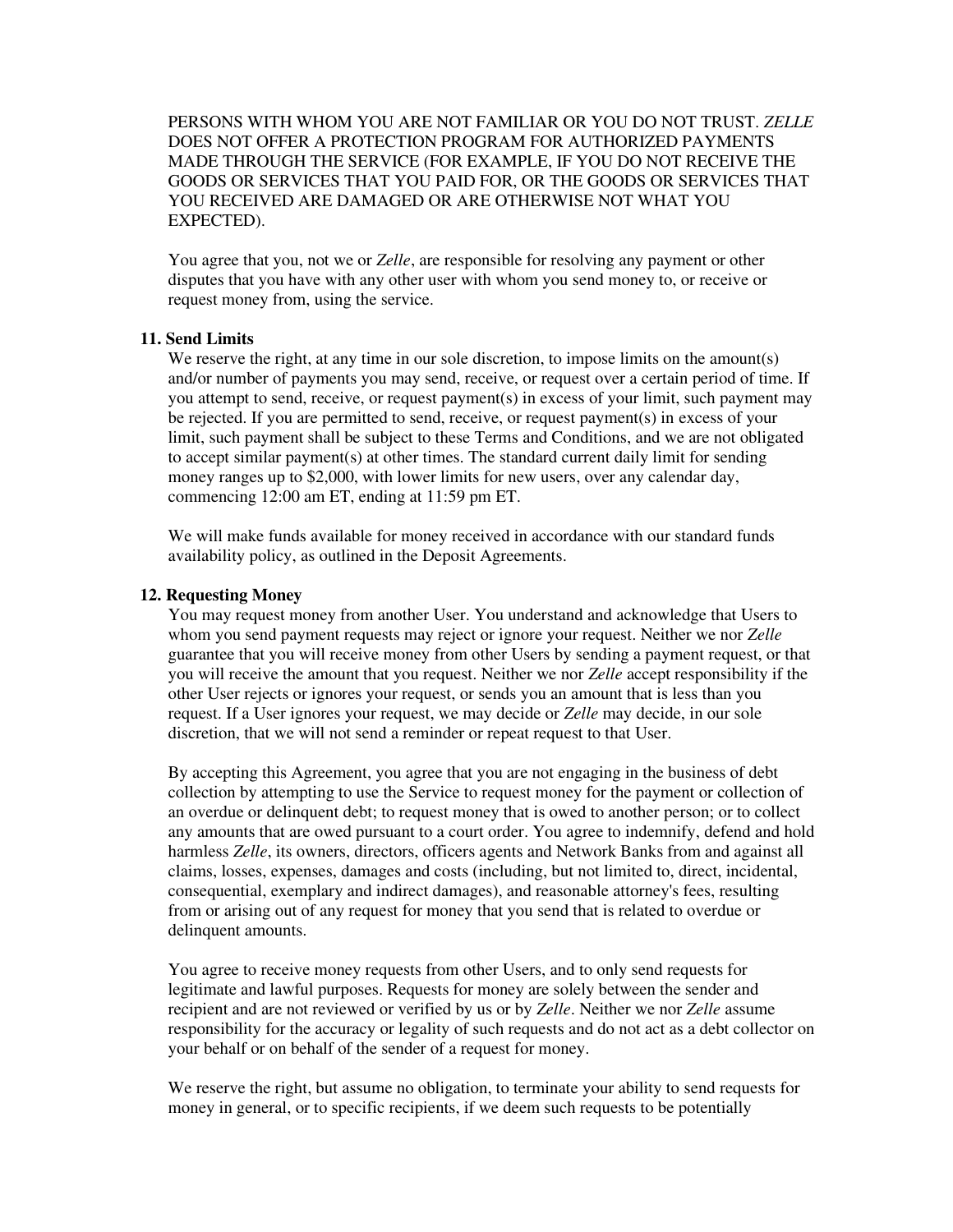unlawful, abusive, offensive or unwelcome by the recipient.

# **13. Transaction Errors; Liability for Unauthorized Transfers**

It is your responsibility to ensure the accuracy of any information that you enter into the Service, and for informing us as soon as possible if you become aware that this information is inaccurate. We are not responsible for money sent to unintended recipients because you provided or selected incorrect information.

You agree that you are responsible for all electronic funds transfers you make using the Service. If you permit other persons to use the Service or use your User ID or Password, you are responsible for all electronic funds transfers they make from your Account(s). If you believe an unauthorized transfer was made in any account in connection with any Service, contact the Customer Service Center immediately at 866.872.1866 during customer service hours.

# **14. Liability for Failure to Complete Transfers**

We shall have no liability for any transfers which were not successfully completed. You agree that you, not we or *Zelle*, are responsible for resolving any payment or other disputes that you have with any other User with whom you send money to, or receive or request money from, using the Service.

The Consumer Deposit Agreement, Electronic Funds Transfer & Debit Card Agreement, and these Online Banking Terms and Conditions describe our responsibility for completing electronic funds transfers and electronic payments, and our exceptions from liability for our failure to do so. These apply to our online and mobile transactions under the Services.

# WE WILL ALSO HAVE NO LIABILITY WHATSOEVER FOR FAILURE TO COMPLETE A PAYMENT OR TRANSFER YOU INITIATE OR ATTEMPT TO INITIATE THROUGH THE SERVICE UNDER ANY OF THESE CIRCUMSTANCES:

- i. if the transfer or payment could not be completed due to Systems Unavailability or due to any circumstances beyond our control, including, without limitation, acts of God, any malfunction of your Internet access equipment, any internet virus, Trojan horse, worm or other hostile software code, or any problem that may be associated with your use of any Service or
- ii. if the payment was a tax payment, a court ordered payment or payment to a payee outside the U.S. or
- iii. you have not provided us with the correct information, including but not limited to the correct Payment Instructions or Eligible Transaction Account information or
- iv. if, through no fault of ours, the Eligible Transaction Account does not contain sufficient funds to complete the Payment Instruction.

WE MAKE NO WARRANTY, EXPRESS OR IMPLIED, INCLUDING WITHOUT LIMITATION, ANY WARRANTY OF MERCHANTABILITY, FITNESS FOR A PARITCULAR PURPOSE, AND NON-INFRINGEMENT, WITH RESPECT TO ANY SERVICE, PRODUCT, OR OFFER. NO WARRANTY IS PROVIDED THAT THE SOFTWARE WILL BE FREE FROM DEFECTS OR VIRUSES OR THAT OPERATION OF THE SOFTWARE WILL BE UNINTERRUPTED. YOUR USE OF THE SOFTWARE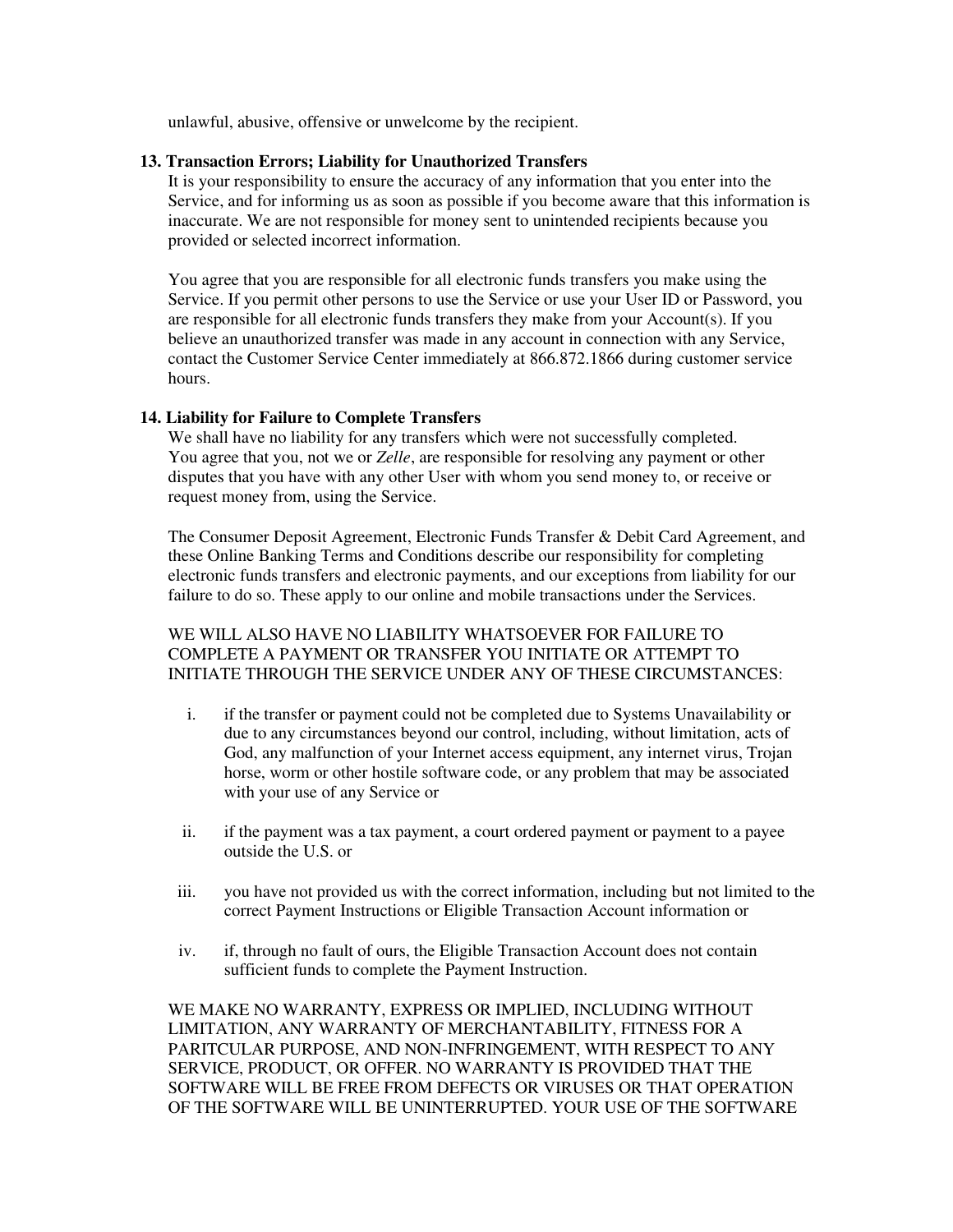AND ANY MATERIAL OR SERVICES OBTAINED OR ACCESSED VIA THE SOFTWARE IS AT YOUR OWN DISCRECTION AND RISK, AND YOU ARE SOLEY RESPONSIBLE FOR ANY DAMAGE RESULTING FROM THEIR USE. SOME JURISDICTIONS DO NOT ALLOW THE EXCLUSION OF CERTAIN WARRANTIES, SO SOME OF THE ABOVE LIMITATIONS MAY NOT APPLY TO YOU.

### **15. Fees**

There is no fee to use the Service; however, regular charges will apply to your  $Account(s)$ , as applicable. We may change the fees that apply to the Service, and the circumstances under which fees may be waived at any time, or any reason. We will give you reasonable notice of such change, as required by law. If we process a transaction in accordance with your instructions that overdraws your Account with us, we may assess a fee or charge interest for any such overdraft in accordance with the terms of the Consumer Deposit Agreement.

#### **16. Use of Our On-line Banking Site and/or Mobile App**

You agree to access this website and/or mobile app in compliance with our Online Banking and Mobile Banking terms of use found in this Online Banking Terms and Conditions document, incorporated into and made part of this Service Agreement by this reference.

#### **17. Cancellation of the Service; Right to Terminate Access**

If you wish to cancel the Service, you may contact the Customer Service Center at 866.872.1866. Any payment(s) that have begun processing before the requested cancellation date will be processed by us. You agree that we may terminate or suspend your use of the Service at any time and for any reason or no reason. Neither termination, cancellation nor suspension shall affect your liability or obligations under the Online Banking Terms and Conditions terms of Use.

#### **18. Disclaimer of Warranties**

EXCEPT AS OTHERWISE PROVIDED HEREIN, AND SUBJECT TO APPLICABLE LAW, *ZELLE* MAKES NO EXPRESS OR IMPLIED WARRANTIES, REPRESENTATIONS OR ENDORSEMENTS WHATSOEVER WITH RESPECT TO THE SERVICE. *ZELLE* EXPRESSLY DISCLAIMS ALL WARRANTIES OF ANY KIND, EXPRESS, IMPLIED, STATUTORY OR OTHERWISE, INCLUDING, BUT NOT LIMITED TO, IMPLIED WARRANTIES OF MERCHANTABILITY, FITNESS FOR A PARTICULAR PURPOSE, TITLE AND NON-INFRINGEMENT, WITH REGARD TO THE SERVICE DESCRIBED OR PROVIDED. *ZELLE* DOES NOT WARRANT THAT THE SERVICE WILL BE UNINTERRUPTED, TIMELY, SECURE OR ERROR-FREE, OR THAT DEFECTS WILL BE CORRECTED. THE SERVICES ARE PROVIDED ON AN "AS IS" AND "AS AVAILABLE" BASIS.

#### **19. Limitation of Liability**

EXCEPT AS OTHERWISE PROVIDED HEREIN AND SUBJECT TO APPLICABLE LAW, IN NO EVENT WILL *ZELLE*, ITS OWNERS, DIRECTORS, OFFICERS, AGENTS OR NETWORK BANKS BE LIABLE FOR ANY DAMAGES WHATSOEVER, INCLUDING, BUT NOT LIMITED TO ANY DIRECT, INCIDENTAL, CONSEQUENTIAL, SPECIAL, EXEMPLARY OR OTHER INDIRECT DAMAGES ARISING OUT OF (I) ANY TRANSACTION CONDUCTED THROUGH OR FACILITATED BY THE SERVICE; (II) ANY CLAIM ATTRIBUTABLE TO ERRORS, OMISSIONS, OR OTHER INACCURACIES IN THE SERVICES DESCRIBED OR PROVIDED; (III) UNAUTHORIZED ACCESS TO OR ALTERATION OF YOUR TRANSMISSIONS OR DATA; OR (IV) ANY OTHER MATTER RELATING TO THE